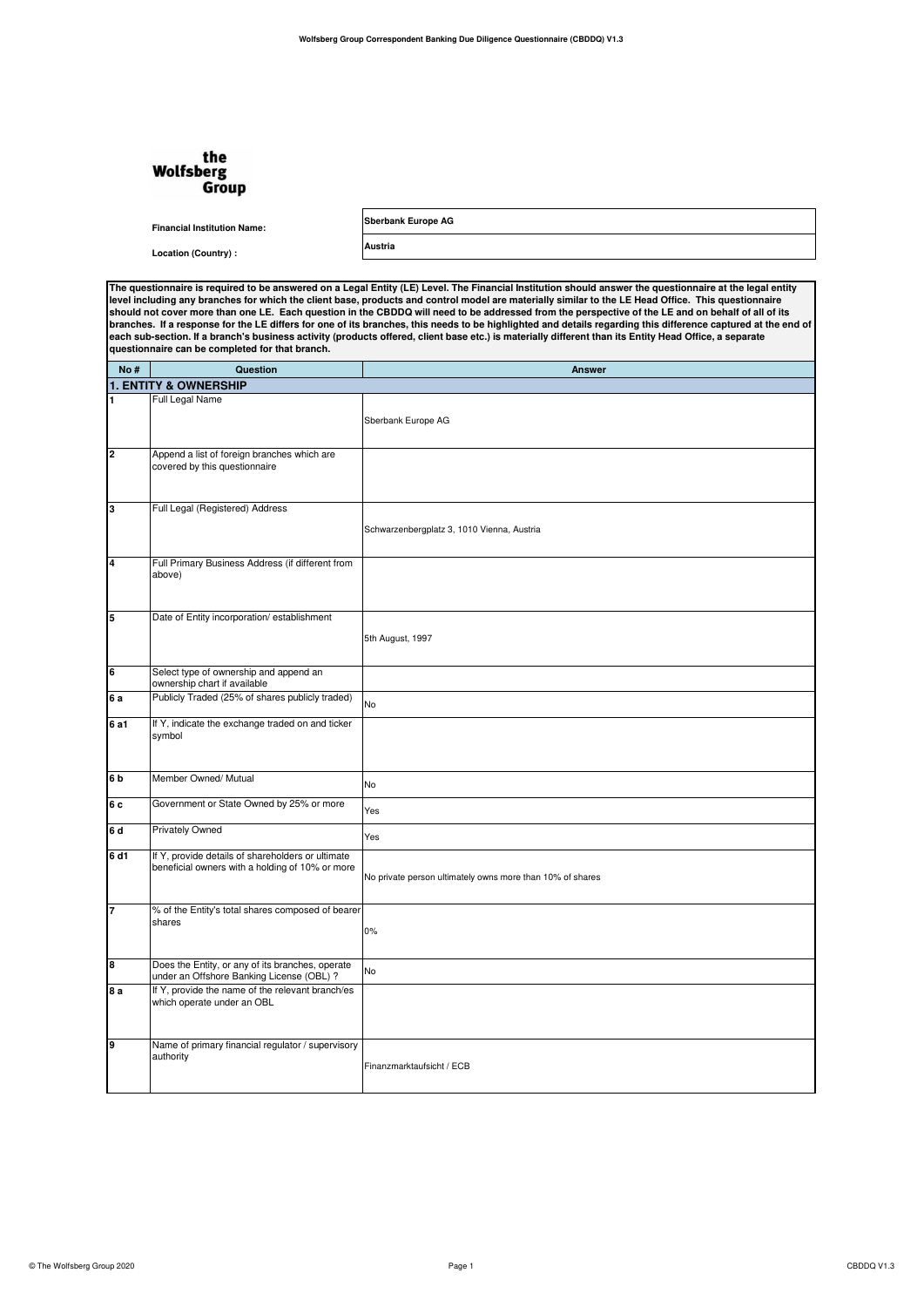| 10   | Provide Legal Entity Identifier (LEI) if available                                                                                                                                                                                                                                                                  |                                                                                                                     |
|------|---------------------------------------------------------------------------------------------------------------------------------------------------------------------------------------------------------------------------------------------------------------------------------------------------------------------|---------------------------------------------------------------------------------------------------------------------|
|      |                                                                                                                                                                                                                                                                                                                     | 529900IZ8TASAYR3A694                                                                                                |
| 11   | Provide the full legal name of the ultimate parent<br>(if different from the Entity completing the DDQ)                                                                                                                                                                                                             | PJSC Sberbank of Russia                                                                                             |
| 12   | Jurisdiction of licensing authority and regulator of<br>ultimate parent                                                                                                                                                                                                                                             | Russia, Central Bank of Russian Federation                                                                          |
| 13   | Select the business areas applicable to the Entity                                                                                                                                                                                                                                                                  |                                                                                                                     |
| 13 a | Retail Banking                                                                                                                                                                                                                                                                                                      | No                                                                                                                  |
| 13 b | Private Banking / Wealth Management                                                                                                                                                                                                                                                                                 | No                                                                                                                  |
| 13 c | <b>Commercial Banking</b>                                                                                                                                                                                                                                                                                           | Yes                                                                                                                 |
| 13 d | <b>Transactional Banking</b>                                                                                                                                                                                                                                                                                        | Yes                                                                                                                 |
| 13e  | <b>Investment Banking</b>                                                                                                                                                                                                                                                                                           | No                                                                                                                  |
| 13f  | <b>Financial Markets Trading</b>                                                                                                                                                                                                                                                                                    | Yes                                                                                                                 |
| 13g  | Securities Services / Custody                                                                                                                                                                                                                                                                                       | No                                                                                                                  |
| 13h  | Broker / Dealer                                                                                                                                                                                                                                                                                                     | No                                                                                                                  |
| 13 i | Multilateral Development Bank                                                                                                                                                                                                                                                                                       | No                                                                                                                  |
| 13j  | Other                                                                                                                                                                                                                                                                                                               |                                                                                                                     |
| 14   | Does the Entity have a significant (10% or more)<br>portfolio of non-resident customers or does it<br>derive more than 10% of its revenue from non-<br>resident customers? (Non-resident means<br>customers primarily resident in a different<br>jurisdiction to the location where bank services<br>are provided.) | Yes                                                                                                                 |
| 14 a | If Y, provide the top five countries where the non-<br>resident customers are located.                                                                                                                                                                                                                              | Cyprus, Germany, Ireland, Netherlands, Switzerland                                                                  |
| 15   | Select the closest value:                                                                                                                                                                                                                                                                                           |                                                                                                                     |
| 15 a | Number of employees                                                                                                                                                                                                                                                                                                 | 201-500                                                                                                             |
| 15 b | <b>Total Assets</b>                                                                                                                                                                                                                                                                                                 | Greater than \$500 million                                                                                          |
| 16   | Confirm that all responses provided in the above<br>Section ENTITY & OWNERSHIP are<br>representative of all the LE's branches                                                                                                                                                                                       | No                                                                                                                  |
| 16 a | If N, clarify which questions the difference/s<br>relate to and the branch/es that this applies to.                                                                                                                                                                                                                 | The questionnaire is only applicable to Sberbank Europe AG. Other subsidiaries are not covered by this<br>document. |
| 16 b | If appropriate, provide any additional information<br>context to the answers in this section.                                                                                                                                                                                                                       |                                                                                                                     |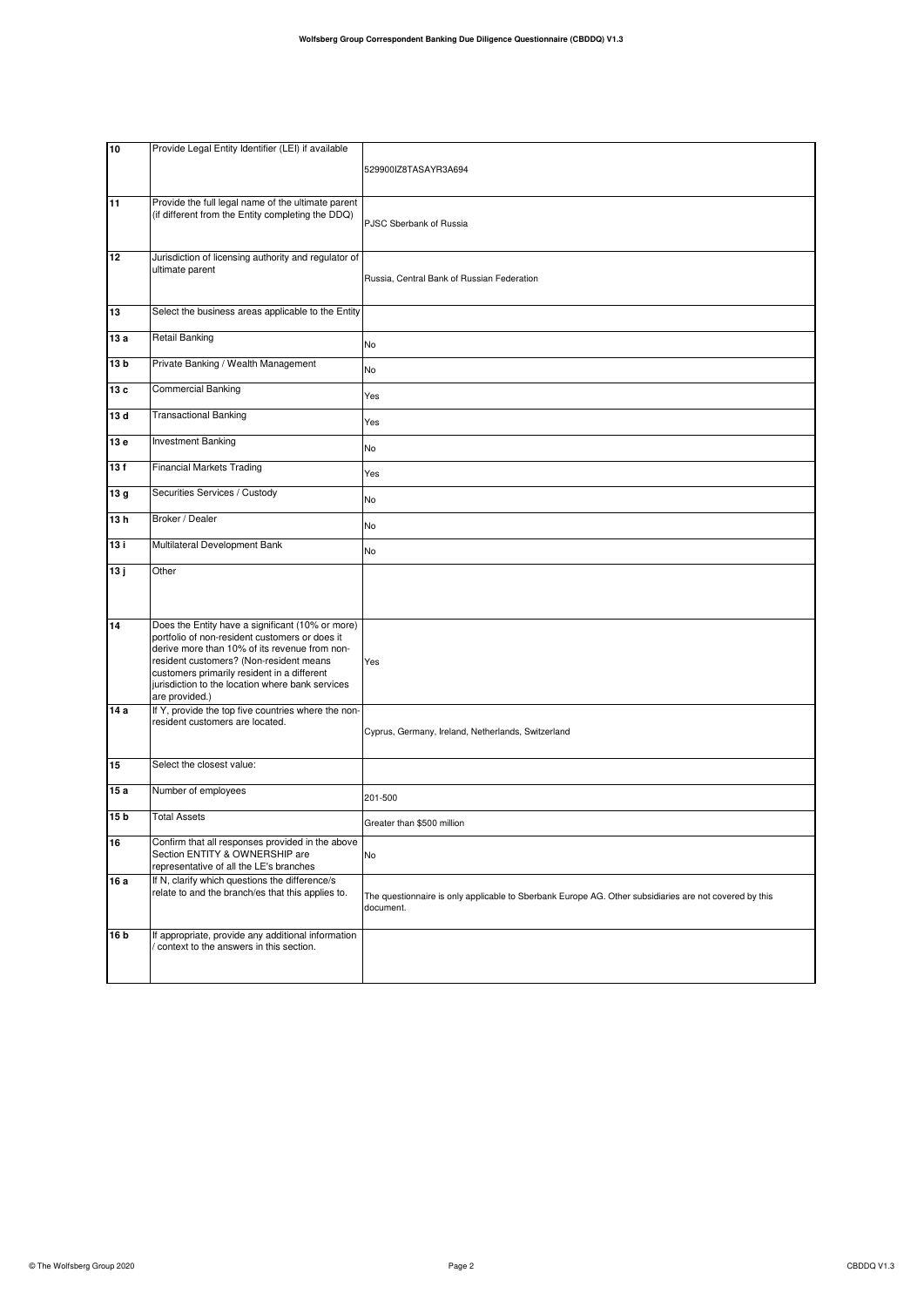|                     | <b>2. PRODUCTS &amp; SERVICES</b>                                                                                              |                                                                                                                     |
|---------------------|--------------------------------------------------------------------------------------------------------------------------------|---------------------------------------------------------------------------------------------------------------------|
| 17                  | Does the Entity offer the following products and<br>services:                                                                  |                                                                                                                     |
| 17 a                | <b>Correspondent Banking</b>                                                                                                   | Yes                                                                                                                 |
| 17a1                | If Y                                                                                                                           |                                                                                                                     |
| 17 a2               | Does the Entity offer Correspondent Banking<br>services to domestic banks?                                                     | Yes                                                                                                                 |
| 17 a3               | Does the Entity allow domestic bank clients to<br>provide downstream relationships?                                            | No                                                                                                                  |
| 17 a4               | Does the Entity have processes and procedures<br>in place to identify downstream relationships with Yes<br>domestic banks?     |                                                                                                                     |
| 17 a5               | Does the Entity offer correspondent banking<br>services to Foreign Banks?                                                      | Yes                                                                                                                 |
| 17 a6               | Does the Entity allow downstream relationships<br>with Foreign Banks?                                                          | Yes                                                                                                                 |
| 17 a7               | Does the Entity have processes and procedures<br>in place to identify downstream relationships with Yes<br>Foreign Banks?      |                                                                                                                     |
| 17 a8               | Does the Entity offer correspondent banking<br>services to regulated MSBs/MVTS?                                                | No                                                                                                                  |
| 17a9                | Does the Entity allow downstream relationships<br>with MSBs/MVTS?                                                              | <b>No</b>                                                                                                           |
| $\overline{17}$ a10 | Does the Entity have processes and procedures<br>in place to identify downstream relationships with Yes<br>MSB /MVTS?          |                                                                                                                     |
| 17 <sub>b</sub>     | Private Banking (domestic & international)                                                                                     | No                                                                                                                  |
| 17 c                | <b>Trade Finance</b>                                                                                                           | Yes                                                                                                                 |
| 17d                 | Payable Through Accounts                                                                                                       | No                                                                                                                  |
| 17 e                | Stored Value Instruments                                                                                                       | No                                                                                                                  |
| 17f                 | Cross Border Bulk Cash Delivery                                                                                                | No                                                                                                                  |
| 17 <sub>g</sub>     | Domestic Bulk Cash Delivery                                                                                                    | No                                                                                                                  |
| 17 <sub>h</sub>     | International Cash Letter                                                                                                      | No                                                                                                                  |
| 17i                 | Remote Deposit Capture                                                                                                         | No                                                                                                                  |
| 17j                 | Virtual /Digital Currencies                                                                                                    | No                                                                                                                  |
| 17k                 | <b>Low Price Securities</b>                                                                                                    | No                                                                                                                  |
| 171                 | <b>Hold Mail</b>                                                                                                               | No                                                                                                                  |
| 17 <sub>m</sub>     | <b>Cross Border Remittances</b>                                                                                                | No                                                                                                                  |
| 17n                 | Service to walk-in customers (non-account<br>holders)                                                                          | No                                                                                                                  |
| 17 <sub>o</sub>     | Sponsoring Private ATMs                                                                                                        | No                                                                                                                  |
| 17 p                | Other high risk products and services identified<br>by the Entity                                                              | Lombard Loans, multi-purpose credit lines                                                                           |
| 18                  | Confirm that all responses provided in the above<br>Section PRODUCTS & SERVICES are<br>representative of all the LE's branches | No                                                                                                                  |
| 18 a                | If N, clarify which questions the difference/s<br>relate to and the branch/es that this applies to.                            | The questionnaire is only applicable to Sberbank Europe AG. Other subsidiaries are not covered by this<br>document. |
| 18 b                | If appropriate, provide any additional information<br>/ context to the answers in this section.                                | Downstream relationships are only allowed for subsidiary banks and these are strictly monitored.                    |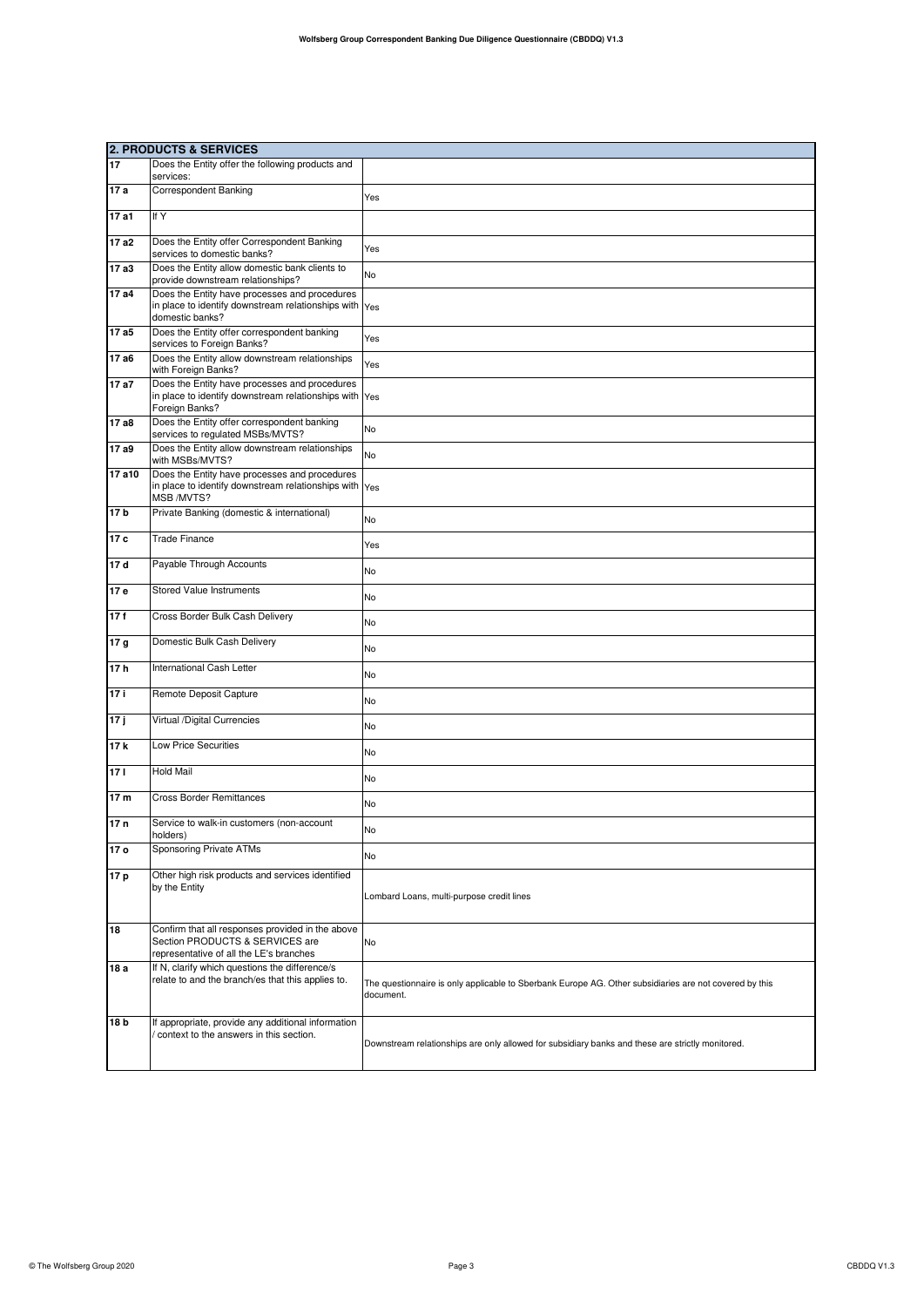|                 | 3. AML, CTF & SANCTIONS PROGRAMME                                                                                                                |                                                                                                                                                                                                                            |
|-----------------|--------------------------------------------------------------------------------------------------------------------------------------------------|----------------------------------------------------------------------------------------------------------------------------------------------------------------------------------------------------------------------------|
| 19              | Does the Entity have a programme that sets<br>minimum AML, CTF and Sanctions standards<br>regarding the following components:                    |                                                                                                                                                                                                                            |
| 19 a            | Appointed Officer with sufficient<br>experience/expertise                                                                                        | Yes                                                                                                                                                                                                                        |
| 19 <sub>b</sub> | Cash Reporting                                                                                                                                   | Not Applicable                                                                                                                                                                                                             |
| 19 с            | CDD                                                                                                                                              | Yes                                                                                                                                                                                                                        |
| 19 d            | <b>EDD</b>                                                                                                                                       | Yes                                                                                                                                                                                                                        |
| 19 e            | <b>Beneficial Ownership</b>                                                                                                                      | Yes                                                                                                                                                                                                                        |
| 19f             | Independent Testing                                                                                                                              | Yes                                                                                                                                                                                                                        |
| 19 g            | Periodic Review                                                                                                                                  | Yes                                                                                                                                                                                                                        |
| 19 h            | Policies and Procedures                                                                                                                          | Yes                                                                                                                                                                                                                        |
| 19 i            | <b>Risk Assessment</b>                                                                                                                           | Yes                                                                                                                                                                                                                        |
| 19 ј            | Sanctions                                                                                                                                        | Yes                                                                                                                                                                                                                        |
| 19 k            | <b>PEP Screening</b>                                                                                                                             | Yes                                                                                                                                                                                                                        |
| 191             | Adverse Information Screening                                                                                                                    | Yes                                                                                                                                                                                                                        |
| 19 m            | <b>Suspicious Activity Reporting</b>                                                                                                             | Yes                                                                                                                                                                                                                        |
| 19 <sub>n</sub> | Training and Education                                                                                                                           | Yes                                                                                                                                                                                                                        |
| 19 o            | <b>Transaction Monitoring</b>                                                                                                                    | Yes                                                                                                                                                                                                                        |
| 20              | How many full time employees are in the Entity's<br>AML, CTF & Sanctions Compliance<br>Department?                                               | Less than 10                                                                                                                                                                                                               |
| 21              | Is the Entity's AML, CTF & Sanctions policy<br>approved at least annually by the Board or<br>equivalent Senior Management Committee?             | Yes                                                                                                                                                                                                                        |
| 22              | Does the Board or equivalent Senior<br>Management Committee receive regular<br>reporting on the status of the AML, CTF &<br>Sanctions programme? | Quarterly/Every three months                                                                                                                                                                                               |
| 23              | Does the Entity use third parties to carry out any<br>components of its AML, CTF & Sanctions<br>programme?                                       | No                                                                                                                                                                                                                         |
| 23 a            | If Y, provide further details                                                                                                                    |                                                                                                                                                                                                                            |
| 24              | Confirm that all responses provided in the above<br>Section AML, CTF & SANCTIONS Programme<br>are representative of all the LE's branches        | No                                                                                                                                                                                                                         |
| 24 a            | If N, clarify which questions the difference/s<br>relate to and the branch/es that this applies to.                                              | The questionnaire is only applicable to Sberbank Europe AG. Other subsidiaries are not covered by this<br>document. However, the group AML/CTF and sanctions policies are implemented by all subsidiaries and<br>branches. |
| 24 b            | If appropriate, provide any additional information<br>context to the answers in this section.                                                    | Sberbank Europe AG does not perform any cash transactions.                                                                                                                                                                 |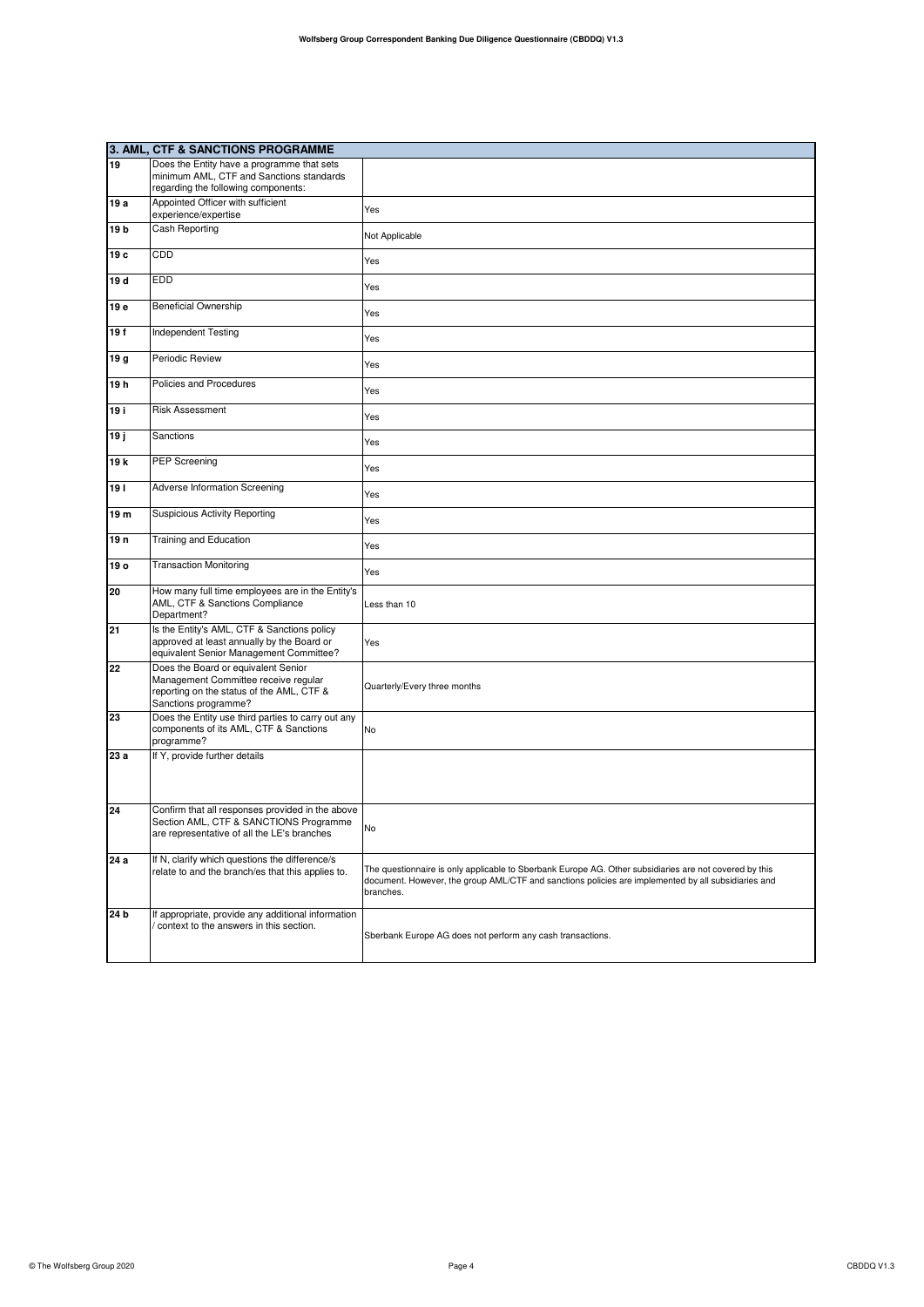|                 | 4. ANTI BRIBERY & CORRUPTION                                                                                                                                                                                                                   |           |
|-----------------|------------------------------------------------------------------------------------------------------------------------------------------------------------------------------------------------------------------------------------------------|-----------|
| 25              | Has the Entity documented policies and<br>procedures consistent with applicable ABC<br>regulations and requirements to [reasonably]<br>prevent, detect and report bribery and<br>corruption?                                                   | Yes       |
| 26              | Does the Entity have an enterprise wide<br>programme that sets minimum ABC standards?                                                                                                                                                          | Yes       |
| 27              | Has the Entity appointed a designated officer or<br>officers with sufficient experience/expertise<br>responsible for coordinating the ABC<br>programme?                                                                                        | Yes       |
| 28              | Does the Entity have adequate staff with<br>appropriate levels of experience/expertise to<br>implement the ABC programme?                                                                                                                      | Yes       |
| 29              | Is the Entity's ABC programme applicable to:                                                                                                                                                                                                   |           |
| 30              | Does the Entity have a global ABC policy that:                                                                                                                                                                                                 |           |
| 30a             | Prohibits the giving and receiving of bribes? This<br>includes promising, offering, giving, solicitation or<br>receiving of anything of value, directly or<br>indirectly, if improperly intended to influence<br>action or obtain an advantage | Yes       |
| 30 <sub>b</sub> | Includes enhanced requirements regarding<br>interaction with public officials?                                                                                                                                                                 | Yes       |
| 30c             | Includes a prohibition against the falsification of<br>books and records (this may be within the ABC<br>policy or any other policy applicable to the Legal<br>Entity)?                                                                         | Yes       |
| 31              | Does the Entity have controls in place to monitor<br>the effectiveness of their ABC programme?                                                                                                                                                 | Yes       |
| 32              | Does the Entity's Board or Senior Management<br>Committee receive regular Management<br>Information on ABC matters?                                                                                                                            | Yes       |
| 33              | Does the Entity perform an Enterprise Wide ABC<br>risk assessment?                                                                                                                                                                             | Yes       |
| 33 a            | If Y select the frequency                                                                                                                                                                                                                      | 12 Months |
| 34              | Does the Entity have an ABC residual risk rating<br>that is the net result of the controls effectiveness<br>and the inherent risk assessment?                                                                                                  | Yes       |
| 35              | Does the Entity's ABC EWRA cover the inherent<br>risk components detailed below:                                                                                                                                                               |           |
| 35 a            | Potential liability created by intermediaries and<br>other third-party providers as appropriate                                                                                                                                                | No        |
| 35 <sub>b</sub> | Corruption risks associated with the countries<br>and industries in which the Entity does business,<br>directly or through intermediaries                                                                                                      | Yes       |
| 35c             | Transactions, products or services, including<br>those that involve state-owned or state-<br>controlled entities or public officials                                                                                                           | Yes       |
| 35d             | Corruption risks associated with gifts and<br>hospitality, hiring/internships, charitable<br>donations and political contributions                                                                                                             | Yes       |
| 35 e            | Changes in business activities that may<br>materially increase the Entity's corruption risk                                                                                                                                                    | Yes       |
| 36              | Does the Entity's internal audit function or other<br>independent third party cover ABC Policies and<br>Procedures?                                                                                                                            | Yes       |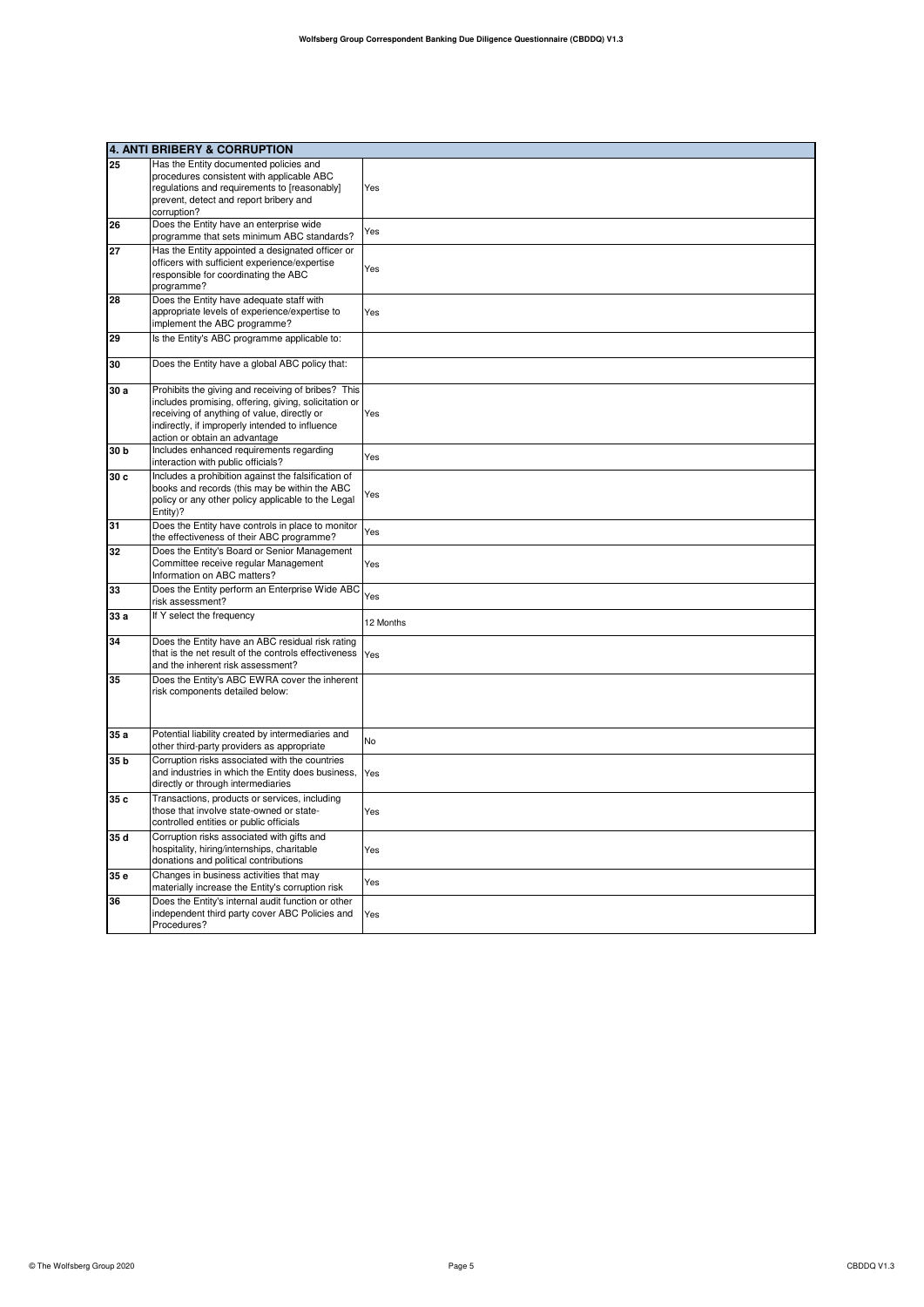| 37   | Does the Entity provide mandatory ABC training<br>to:                                                                                |                                                                                                                                                                                                       |
|------|--------------------------------------------------------------------------------------------------------------------------------------|-------------------------------------------------------------------------------------------------------------------------------------------------------------------------------------------------------|
| 37 a | Board and senior Committee Management                                                                                                | Yes                                                                                                                                                                                                   |
| 37 b | 1st Line of Defence                                                                                                                  | Yes                                                                                                                                                                                                   |
| 37 c | 2nd Line of Defence                                                                                                                  | Yes                                                                                                                                                                                                   |
| 37 d | 3rd Line of Defence                                                                                                                  | Yes                                                                                                                                                                                                   |
| 37 e | 3rd parties to which specific compliance activities<br>subject to ABC risk have been outsourced                                      | Not Applicable                                                                                                                                                                                        |
| 37f  | Non-employed workers as appropriate<br>(contractors/consultants)                                                                     | Not Applicable                                                                                                                                                                                        |
| 38   | Does the Entity provide ABC training that is<br>targeted to specific roles, responsibilities and<br>activities?                      | Yes                                                                                                                                                                                                   |
| 39   | Confirm that all responses provided in the above<br>Section Anti Bribery & Corruption are<br>representative of all the LE's branches | <b>No</b>                                                                                                                                                                                             |
| 39a  | If N, clarify which questions the difference/s<br>relate to and the branch/es that this applies to.                                  | The questionnaire is only applicable to Sberbank Europe AG. Other subsidiaries are not covered by this<br>document. However, the group ABC policies are implemented by all subsidiaries and branches. |
| 39 b | If appropriate, provide any additional information<br>context to the answers in this section.                                        | Sberbank Europe AG does not have any third party providers for ABC related services.                                                                                                                  |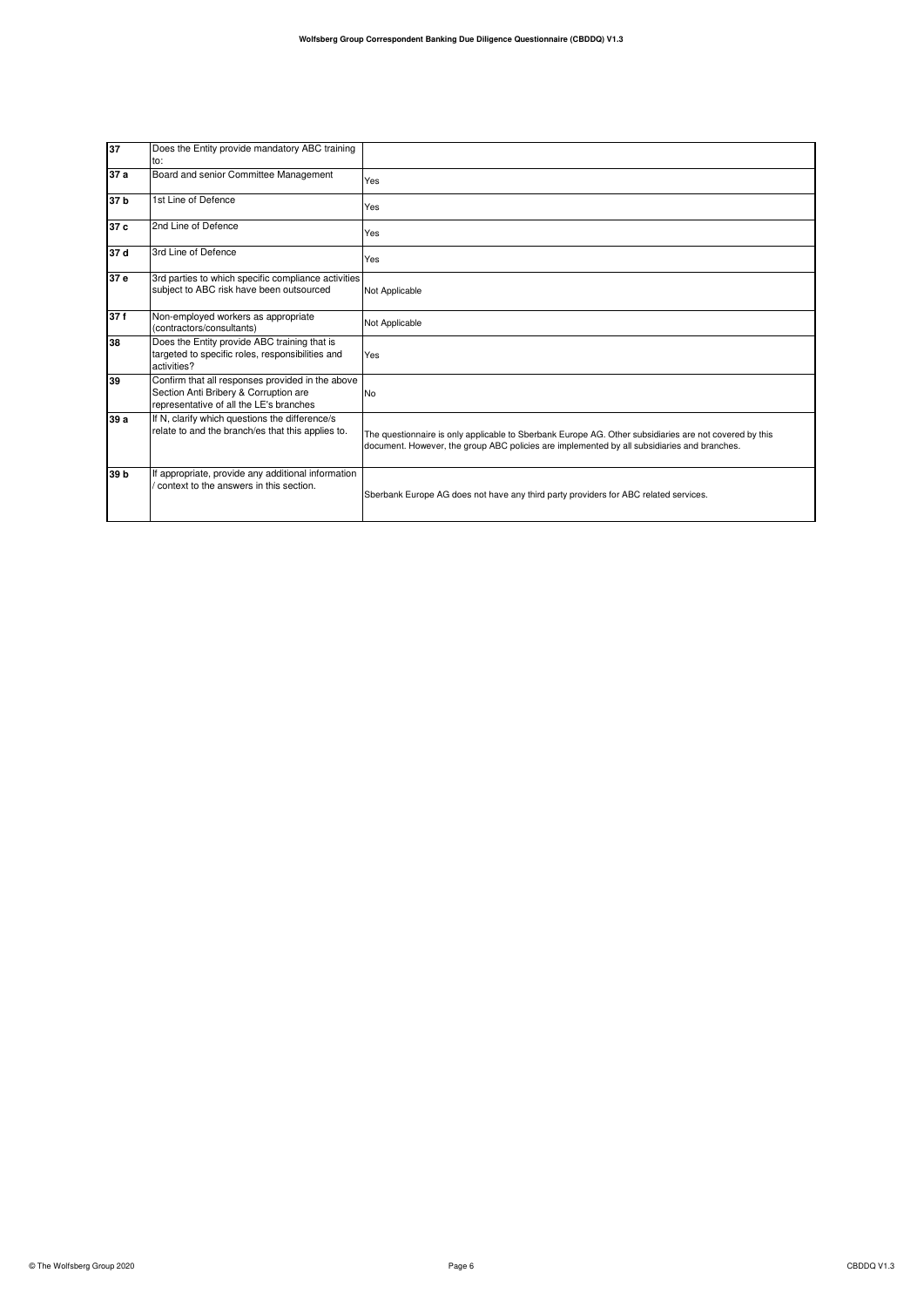|       | 5. AML, CTF & SANCTIONS POLICIES & PROCEDURES                                                                                    |                                                                                                                                                                                                                            |
|-------|----------------------------------------------------------------------------------------------------------------------------------|----------------------------------------------------------------------------------------------------------------------------------------------------------------------------------------------------------------------------|
| 40    | Has the Entity documented policies and                                                                                           |                                                                                                                                                                                                                            |
|       | procedures consistent with applicable AML, CTF                                                                                   |                                                                                                                                                                                                                            |
|       | & Sanctions regulations and requirements to                                                                                      |                                                                                                                                                                                                                            |
|       | reasonably prevent, detect and report:                                                                                           |                                                                                                                                                                                                                            |
| 40 a  | Money laundering                                                                                                                 | Yes                                                                                                                                                                                                                        |
| 40 b  | Terrorist financing                                                                                                              | Yes                                                                                                                                                                                                                        |
| 40 с  | Sanctions violations                                                                                                             | Yes                                                                                                                                                                                                                        |
| 41    | Are the Entity's policies and procedures updated<br>at least annually?                                                           | Yes                                                                                                                                                                                                                        |
| 42    | Are the Entity's policies and procedures gapped<br>against/compared to:                                                          |                                                                                                                                                                                                                            |
| 42 a  | <b>US Standards</b>                                                                                                              | Yes                                                                                                                                                                                                                        |
| 42 a1 | If Y, does the Entity retain a record of the<br>results?                                                                         | Yes                                                                                                                                                                                                                        |
| 42 b  | <b>EU Standards</b>                                                                                                              | Yes                                                                                                                                                                                                                        |
| 42 b1 | If Y, does the Entity retain a record of the<br>results?                                                                         | Yes                                                                                                                                                                                                                        |
| 43    | Does the Entity have policies and procedures                                                                                     |                                                                                                                                                                                                                            |
| 43 а  | that:<br>Prohibit the opening and keeping of anonymous                                                                           | Yes                                                                                                                                                                                                                        |
| 43 b  | and fictitious named accounts<br>Prohibit the opening and keeping of accounts for<br>unlicensed banks and/or NBFIs               | Yes                                                                                                                                                                                                                        |
| 43 с  | Prohibit dealing with other entities that provide                                                                                | Yes                                                                                                                                                                                                                        |
| 43 d  | banking services to unlicensed banks<br>Prohibit accounts/relationships with shell banks                                         | Yes                                                                                                                                                                                                                        |
| 43 е  | Prohibit dealing with another entity that provides                                                                               | Yes                                                                                                                                                                                                                        |
| 43 f  | services to shell banks<br>Prohibit opening and keeping of accounts for                                                          | Yes                                                                                                                                                                                                                        |
| 43 g  | Section 311 designated entities<br>Prohibit opening and keeping of accounts for any                                              |                                                                                                                                                                                                                            |
|       | of unlicensed/unregulated remittance agents,<br>exchanges houses, casa de cambio, bureaux de<br>change or money transfer agents  | Yes                                                                                                                                                                                                                        |
| 43 h  | Assess the risks of relationships with domestic<br>and foreign PEPs, including their family and<br>close associates              | Yes                                                                                                                                                                                                                        |
| 43 i  | Define escalation processes for financial crime<br>risk issues                                                                   | Yes                                                                                                                                                                                                                        |
| 43 ј  | Define the process, where appropriate, for<br>terminating existing customer relationships due<br>to financial crime risk         | Yes                                                                                                                                                                                                                        |
| 43 k  | Specify how potentially suspicious activity<br>identified by employees is to be escalated and<br>investigated                    | Yes                                                                                                                                                                                                                        |
| 43 I  | Outline the processes regarding screening for<br>sanctions, PEPs and negative media                                              | Yes                                                                                                                                                                                                                        |
| 43 m  | Outline the processes for the maintenance of<br>internal "watchlists"                                                            | Yes                                                                                                                                                                                                                        |
| 44    | Has the Entity defined a risk tolerance statement<br>or similar document which defines a risk<br>boundary around their business? | Yes                                                                                                                                                                                                                        |
| 45    | Does the Entity have a record retention<br>procedures that comply with applicable laws?                                          | Yes                                                                                                                                                                                                                        |
| 45 a  | If Y, what is the retention period?                                                                                              | 5 years or more                                                                                                                                                                                                            |
| 46    | Confirm that all responses provided in the above<br>Section POLICIES & PROCEDURES are                                            | No                                                                                                                                                                                                                         |
|       | representative of all the LE's branches<br>If N, clarify which questions the difference/s                                        |                                                                                                                                                                                                                            |
| 46 a  | relate to and the branch/es that this applies to.                                                                                | The questionnaire is only applicable to Sberbank Europe AG. Other subsidiaries are not covered by this<br>document. However, the group AML/CTF and sanctions policies are implemented by all subsidiaries and<br>branches. |
| 46 b  | If appropriate, provide any additional information<br>context to the answers in this section.                                    |                                                                                                                                                                                                                            |
|       |                                                                                                                                  |                                                                                                                                                                                                                            |
|       |                                                                                                                                  |                                                                                                                                                                                                                            |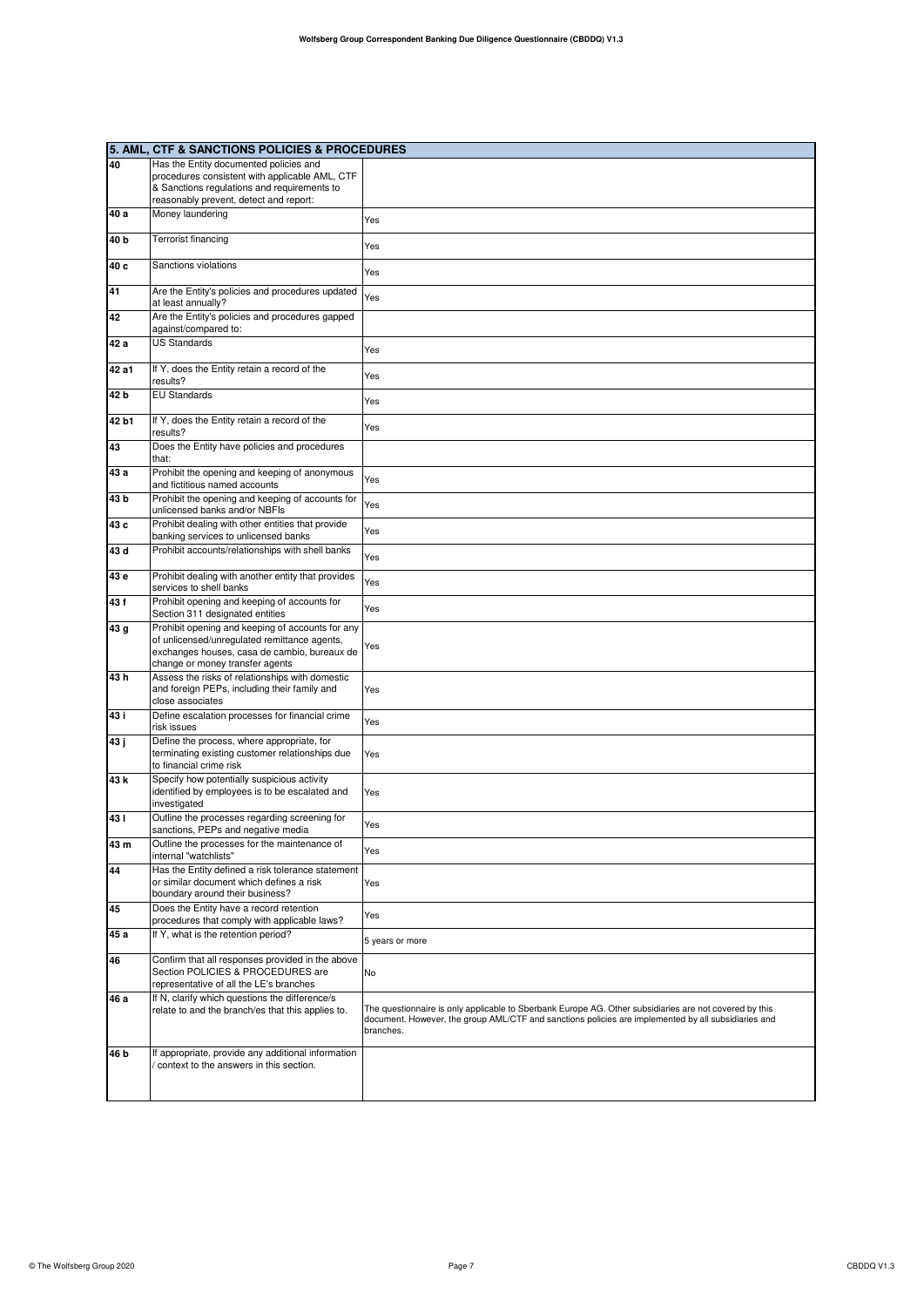|                 | 6. AML, CTF & SANCTIONS RISK ASSESSMENT                                                            |     |
|-----------------|----------------------------------------------------------------------------------------------------|-----|
| 47              | Does the Entity's AML & CTF EWRA cover the                                                         |     |
|                 | inherent risk components detailed below:                                                           |     |
| 47 a            | Client                                                                                             | Yes |
| 47 <sub>b</sub> | Product                                                                                            | Yes |
| 47 c            | Channel                                                                                            | Yes |
| 47 d            | Geography                                                                                          | Yes |
| 48              | Does the Entity's AML & CTF EWRA cover the<br>controls effectiveness components detailed<br>below: |     |
| 48 a            | <b>Transaction Monitoring</b>                                                                      | Yes |
| 48 <sub>b</sub> | <b>Customer Due Diligence</b>                                                                      | Yes |
| 48 c            | <b>PEP</b> Identification                                                                          | Yes |
| 48 d            | <b>Transaction Screening</b>                                                                       | Yes |
| 48 e            | Name Screening against Adverse Media &<br><b>Negative News</b>                                     | Yes |
| 48 f            | <b>Training and Education</b>                                                                      | Yes |
| 48 g            | Governance                                                                                         | Yes |
| 48h             | Management Information                                                                             | Yes |
| 49              | Has the Entity's AML & CTF EWRA been<br>completed in the last 12 months?                           | Yes |
| 49 a            | If N, provide the date when the last AML & CTF<br>EWRA was completed.                              |     |
| 50              | Does the Entity's Sanctions EWRA cover the<br>inherent risk components detailed below:             |     |
| 50 a            | Client                                                                                             | Yes |
| 50 <sub>b</sub> | Product                                                                                            | Yes |
| 50c             | Channel                                                                                            | Yes |
| 50 d            | Geography                                                                                          | Yes |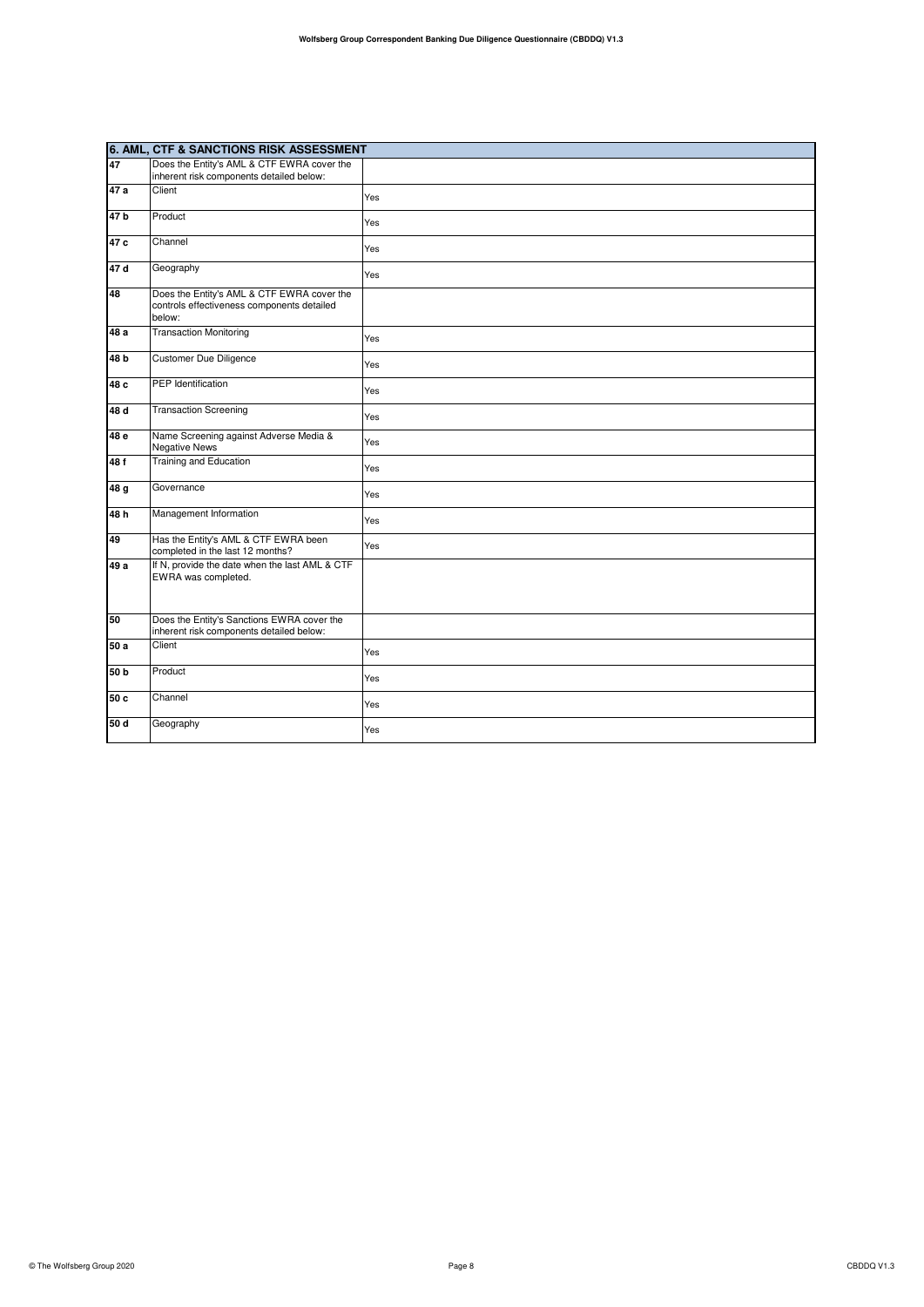| 51              | Does the Entity's Sanctions EWRA cover the<br>controls effectiveness components detailed<br>below:                                                 |                                                                                                                                                                                                                                                 |
|-----------------|----------------------------------------------------------------------------------------------------------------------------------------------------|-------------------------------------------------------------------------------------------------------------------------------------------------------------------------------------------------------------------------------------------------|
| 51 a            | <b>Customer Due Diligence</b>                                                                                                                      | Yes                                                                                                                                                                                                                                             |
| 51 <sub>b</sub> | <b>Transaction Screening</b>                                                                                                                       | Yes                                                                                                                                                                                                                                             |
| 51 c            | Name Screening                                                                                                                                     | Yes                                                                                                                                                                                                                                             |
| 51 d            | List Management                                                                                                                                    | Yes                                                                                                                                                                                                                                             |
| 51 e            | Training and Education                                                                                                                             | Yes                                                                                                                                                                                                                                             |
| 51f             | Governance                                                                                                                                         | Yes                                                                                                                                                                                                                                             |
| 51 <sub>g</sub> | Management Information                                                                                                                             | Yes                                                                                                                                                                                                                                             |
| 52              | Has the Entity's Sanctions EWRA been<br>completed in the last 12 months?                                                                           | Yes                                                                                                                                                                                                                                             |
| 52 a            | If N, provide the date when the last Sanctions<br>EWRA was completed.                                                                              |                                                                                                                                                                                                                                                 |
| 53              | Confirm that all responses provided in the above<br>Section AML, CTF & SANCTIONS RISK<br>ASSESSMENT are representative of all the LE's<br>branches | No                                                                                                                                                                                                                                              |
| 53 a            | If N, clarify which questions the difference/s<br>relate to and the branch/es that this applies to.                                                | The questionnaire is only applicable to Sberbank Europe AG. Other subsidiaries are not covered by this<br>document. However, the group AML/CTF and sanctions policies and risk assessments are implemented by all<br>subsidiaries and branches. |
| 53 <sub>b</sub> | If appropriate, provide any additional information<br>context to the answers in this section.                                                      |                                                                                                                                                                                                                                                 |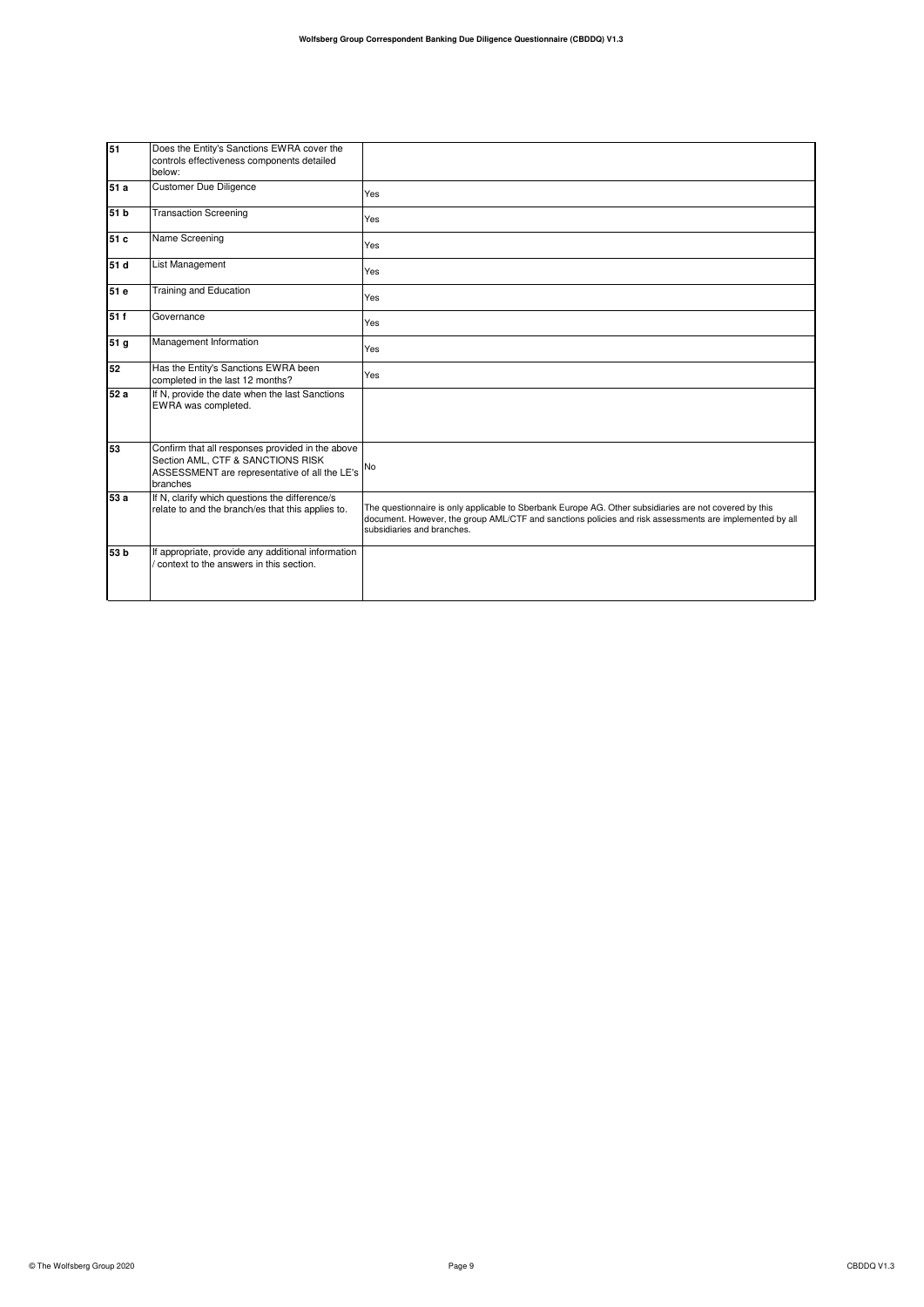|                 | 7. KYC, CDD and EDD                                                                                                                |     |
|-----------------|------------------------------------------------------------------------------------------------------------------------------------|-----|
| 54              | Does the Entity verify the identity of the<br>customer?                                                                            | Yes |
| 55              | Do the Entity's policies and procedures set out<br>when CDD must be completed, e.g. at the time<br>of onboarding or within 30 days | Yes |
| 56              | Which of the following does the Entity gather and<br>retain when conducting CDD? Select all that<br>apply:                         |     |
| 56 a            | Ownership structure                                                                                                                | Yes |
| 56 b            | Customer identification                                                                                                            | Yes |
| 56 c            | Expected activity                                                                                                                  | Yes |
| 56 d            | Nature of business/employment                                                                                                      | Yes |
| 56 e            | Product usage                                                                                                                      | Yes |
| 56 f            | Purpose and nature of relationship                                                                                                 | Yes |
| 56 g            | Source of funds                                                                                                                    | Yes |
| 56h             | Source of wealth                                                                                                                   | Yes |
| 57              | Are each of the following identified:                                                                                              |     |
| 57a             | Ultimate beneficial ownership                                                                                                      | Yes |
| 57 a1           | Are ultimate beneficial owners verified?                                                                                           | Yes |
| 57 <sub>b</sub> | Authorised signatories (where applicable)                                                                                          | Yes |
| 57 c            | Key controllers                                                                                                                    | Yes |
| 57d             | Other relevant parties                                                                                                             | Yes |
| 58              | What is the Entity's minimum (lowest) threshold<br>applied to beneficial ownership identification?                                 | 25% |
| 59              | Does the due diligence process result in<br>customers receiving a risk classification?                                             | Yes |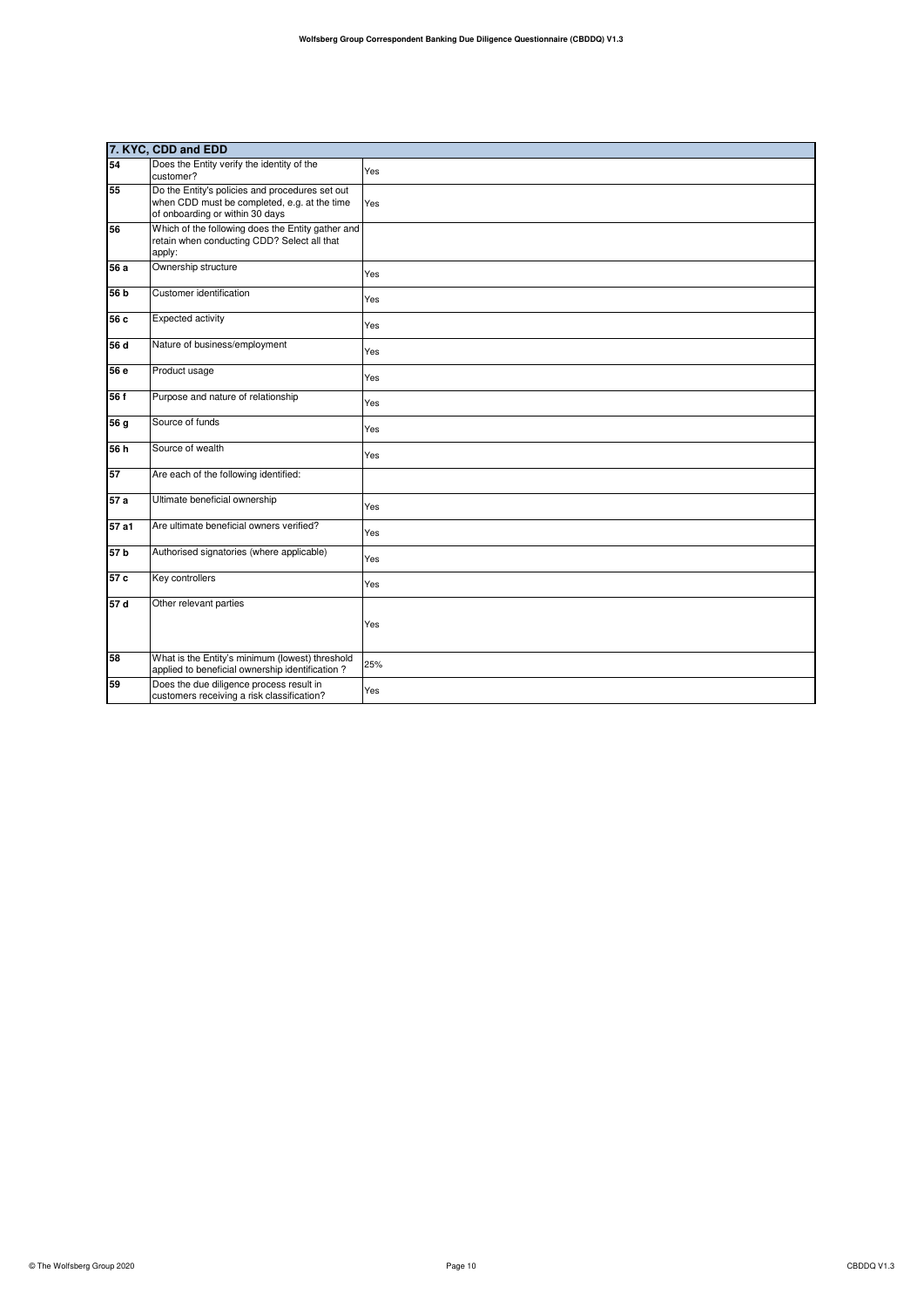| 60              | If Y, what factors/criteria are used to determine<br>the customer's risk classification? Select all that<br>apply:                                                                                                     |                                     |
|-----------------|------------------------------------------------------------------------------------------------------------------------------------------------------------------------------------------------------------------------|-------------------------------------|
| 60 a            | Product Usage                                                                                                                                                                                                          | Yes                                 |
| 60 <sub>b</sub> | Geography                                                                                                                                                                                                              | Yes                                 |
| 60 c            | <b>Business Type/Industry</b>                                                                                                                                                                                          | Yes                                 |
| 60 d            | Legal Entity type                                                                                                                                                                                                      | Yes                                 |
| 60 e            | Adverse Information                                                                                                                                                                                                    | Yes                                 |
| 60f             | Other (specify)                                                                                                                                                                                                        |                                     |
| 61              | Does the Entity have a risk based approach to<br>screening customers for adverse media/negative Yes<br>news?                                                                                                           |                                     |
| 62              | If Y, is this at:                                                                                                                                                                                                      |                                     |
| 62 a            | Onboarding                                                                                                                                                                                                             | Yes                                 |
| 62 b            | <b>KYC</b> renewal                                                                                                                                                                                                     | Yes                                 |
| 62 c            | Trigger event                                                                                                                                                                                                          | Yes                                 |
| 63              | What is the method used by the Entity to screen<br>for adverse media / negative news?                                                                                                                                  | Manual                              |
| 64              | Does the Entity have a risk based approach to<br>screening customers and connected parties to<br>determine whether they are PEPs, or controlled<br>by PEPs?                                                            | Yes                                 |
| 65              | If Y, is this at:                                                                                                                                                                                                      |                                     |
| 65 a            | Onboarding                                                                                                                                                                                                             | Yes                                 |
| 65 b            | <b>KYC</b> renewal                                                                                                                                                                                                     | Yes                                 |
| 65 c            | Trigger event                                                                                                                                                                                                          | Yes                                 |
| 66              | What is the method used by the Entity to screen<br>PEPs?                                                                                                                                                               | Combination of automated and manual |
| 67              | Does the Entity have policies, procedures and<br>processes to review and escalate potential<br>matches from screening customers and<br>connected parties to determine whether they are<br>PEPs, or controlled by PEPs? | Yes                                 |
| 68              | Does the Entity have a process to review and<br>update customer information based on:                                                                                                                                  |                                     |
| 68 a            | <b>KYC</b> renewal                                                                                                                                                                                                     | Yes                                 |
| 68 b            | Trigger event                                                                                                                                                                                                          | Yes                                 |
| 69              | Does the Entity maintain and report metrics on<br>current and past periodic or trigger event due<br>diligence reviews?                                                                                                 | Yes                                 |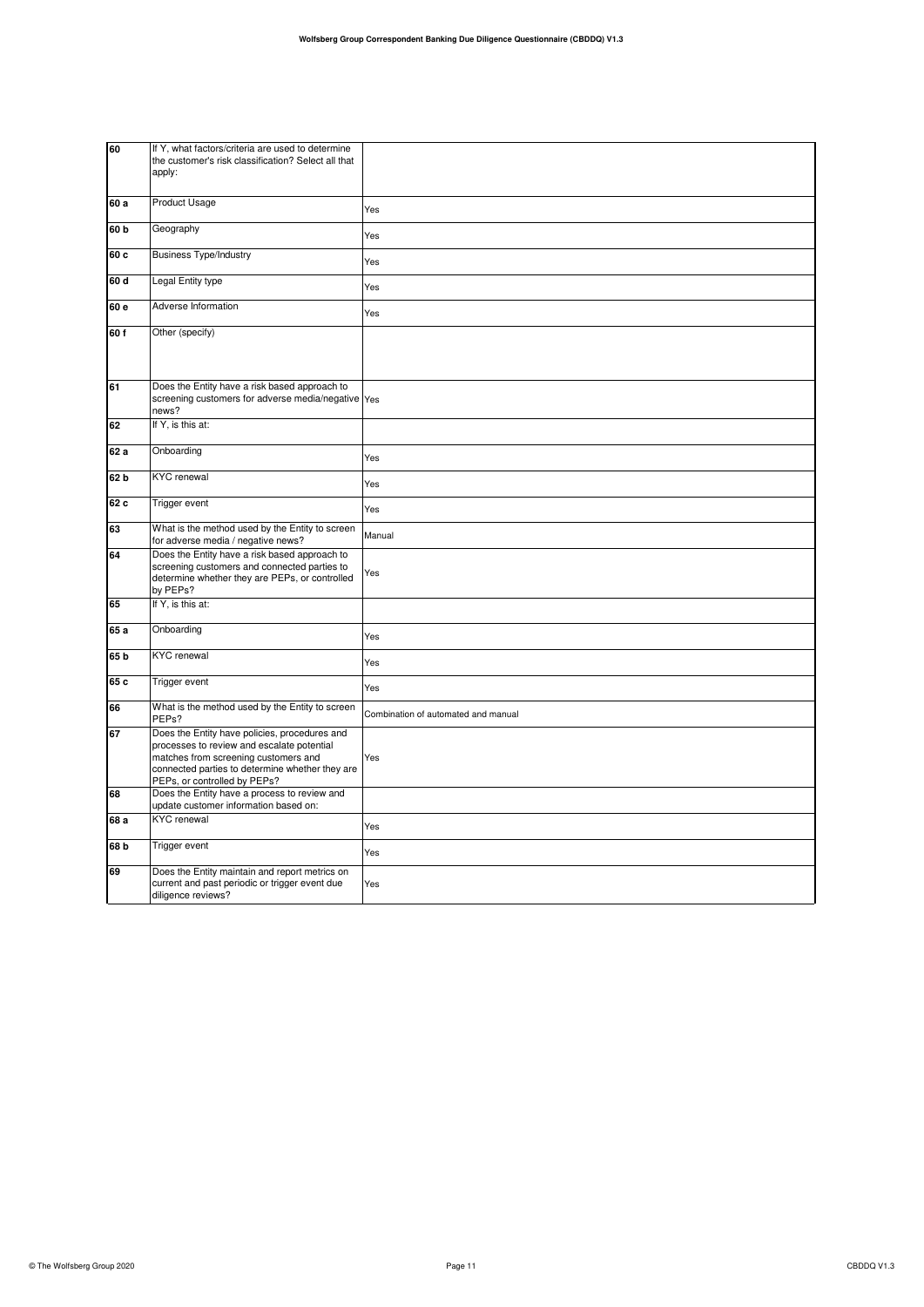| 70              | From the list below, which categories of                                                                                                             |                                                                                                                                                                                                                                                 |
|-----------------|------------------------------------------------------------------------------------------------------------------------------------------------------|-------------------------------------------------------------------------------------------------------------------------------------------------------------------------------------------------------------------------------------------------|
|                 | customers or industries are subject to EDD<br>and/or are restricted, or prohibited by the Entity's                                                   |                                                                                                                                                                                                                                                 |
|                 | FCC programme?                                                                                                                                       |                                                                                                                                                                                                                                                 |
| 70 a            | Non-account customers                                                                                                                                | Prohibited                                                                                                                                                                                                                                      |
| 70 <sub>b</sub> | Non-resident customers                                                                                                                               | EDD & restricted on a risk based approach                                                                                                                                                                                                       |
| 70 c            | Shell banks                                                                                                                                          | Prohibited                                                                                                                                                                                                                                      |
| 70 d            | MVTS/ MSB customers                                                                                                                                  | Prohibited                                                                                                                                                                                                                                      |
| 70 e            | PEPs                                                                                                                                                 | EDD on a risk based approach                                                                                                                                                                                                                    |
| 70f             | <b>PEP Related</b>                                                                                                                                   | EDD on a risk based approach                                                                                                                                                                                                                    |
| 70 g            | PEP Close Associate                                                                                                                                  | EDD on a risk based approach                                                                                                                                                                                                                    |
| 70 h            | <b>Correspondent Banks</b>                                                                                                                           | EDD on a risk based approach                                                                                                                                                                                                                    |
| 70h1            | If EDD or EDD & restricted, does the EDD<br>assessment contain the elements as set out in<br>the Wolfsberg Correspondent Banking Principles<br>2014? | Yes                                                                                                                                                                                                                                             |
| 70 i            | Arms, defense, military                                                                                                                              | EDD & restricted on a risk based approach                                                                                                                                                                                                       |
| 70 j            | Atomic power                                                                                                                                         | EDD on a risk based approach                                                                                                                                                                                                                    |
| 70 k            | <b>Extractive industries</b>                                                                                                                         | EDD on a risk based approach                                                                                                                                                                                                                    |
| 70 I            | Precious metals and stones                                                                                                                           | EDD on a risk based approach                                                                                                                                                                                                                    |
| 70 m            | Unregulated charities                                                                                                                                | EDD & restricted on a risk based approach                                                                                                                                                                                                       |
| 70 n            | Regulated charities                                                                                                                                  | EDD & restricted on a risk based approach                                                                                                                                                                                                       |
| 70 o            | Red light business / Adult entertainment                                                                                                             | Prohibited                                                                                                                                                                                                                                      |
| 70 p            | Non-Government Organisations                                                                                                                         | EDD & restricted on a risk based approach                                                                                                                                                                                                       |
| 70 q            | Virtual currencies                                                                                                                                   | EDD & restricted on a risk based approach                                                                                                                                                                                                       |
| 70 r            | Marijuana                                                                                                                                            | Prohibited                                                                                                                                                                                                                                      |
| 70 s            | Embassies/Consulates                                                                                                                                 | EDD & restricted on a risk based approach                                                                                                                                                                                                       |
| 70 t            | Gambling                                                                                                                                             | EDD & restricted on a risk based approach                                                                                                                                                                                                       |
| 70 u            | Payment Service Provider                                                                                                                             | EDD on a risk based approach                                                                                                                                                                                                                    |
| 70 v            | Other (specify)                                                                                                                                      |                                                                                                                                                                                                                                                 |
| 71              | If restricted, provide details of the restriction                                                                                                    | Offshore internet gambling is restricted.<br>Sberbank Europe AG does not have clients in the industries: virtual currencies, charities, NGOs, embassies,<br>gambling etc.                                                                       |
| 72              | Does the Entity perform an additional control or<br>quality review on clients subject to EDD?                                                        | Yes                                                                                                                                                                                                                                             |
| 73              | Confirm that all responses provided in the above<br>Section KYC, CDD and EDD are representative No<br>of all the LE's branches                       |                                                                                                                                                                                                                                                 |
| 73 a            | If N, clarify which questions the difference/s<br>relate to and the branch/es that this applies to                                                   | The questionnaire is only applicable to Sberbank Europe AG. Other subsidiaries are not covered by this<br>document. However, the group AML/CTF and sanctions policies and risk assessments are implemented by all<br>subsidiaries and branches. |
| 73 b            | If appropriate, provide any additional information<br>context to the answers in this section.                                                        |                                                                                                                                                                                                                                                 |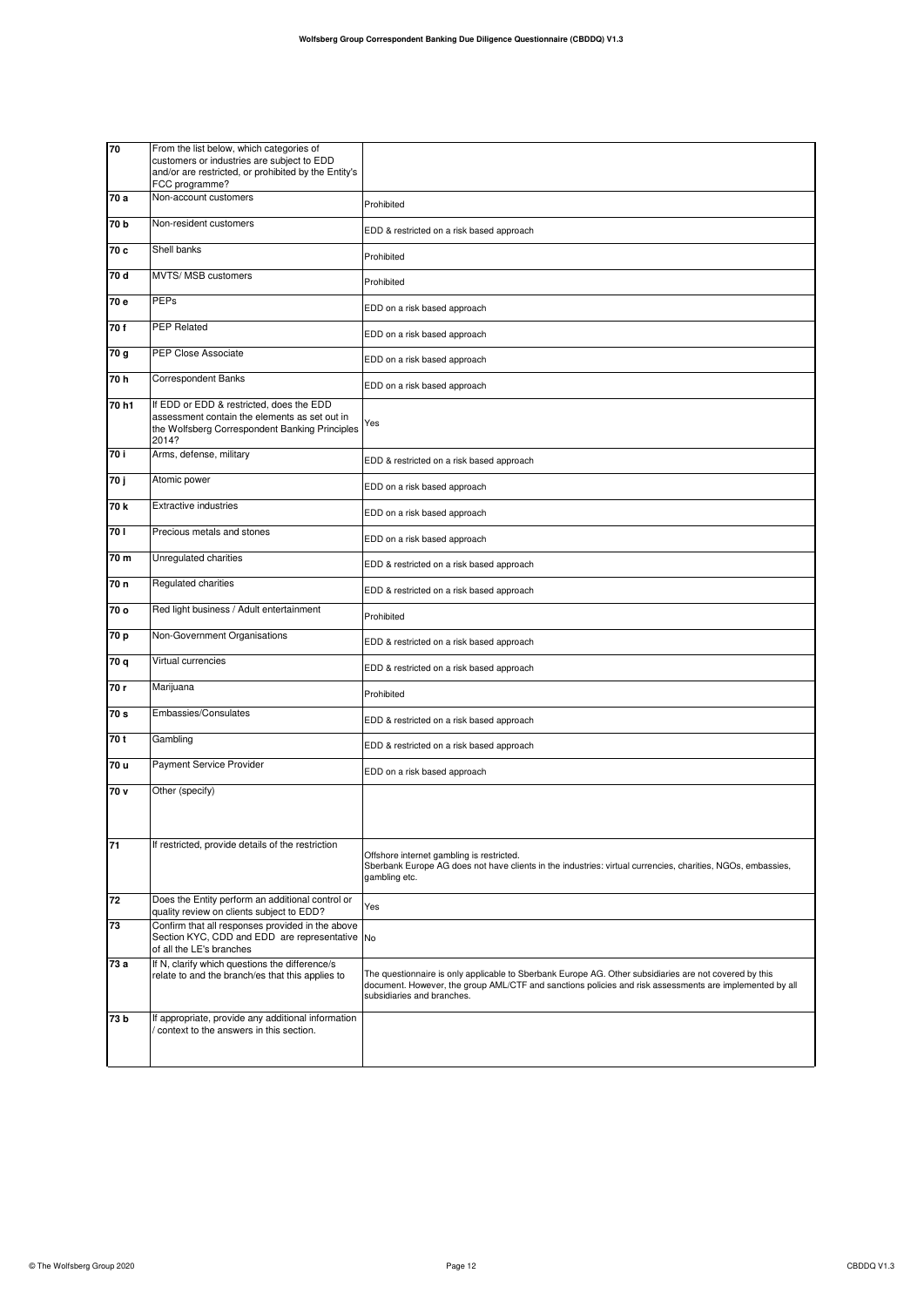|                 | <b>8. MONITORING &amp; REPORTING</b>                                                                                                                               |                                                                                                                                                                                                                                                 |  |
|-----------------|--------------------------------------------------------------------------------------------------------------------------------------------------------------------|-------------------------------------------------------------------------------------------------------------------------------------------------------------------------------------------------------------------------------------------------|--|
| 74              | Does the Entity have risk based policies,<br>procedures and monitoring processes for the<br>identification and reporting of suspicious activity?                   | Yes                                                                                                                                                                                                                                             |  |
| 75              | What is the method used by the Entity to monitor<br>transactions for suspicious activities?                                                                        | Combination of automated and manual                                                                                                                                                                                                             |  |
| 76              | If manual or combination selected, specify what<br>type of transactions are monitored manually                                                                     | All transactions are pre-checked by an automated tool. Approval of hits is performed manually by the AML officers<br>with a support from respective relationship managers.                                                                      |  |
| 77              | Does the Entity have regulatory requirements to<br>report suspicious transactions?                                                                                 | Yes                                                                                                                                                                                                                                             |  |
| 77 a            | If Y, does the Entity have policies, procedures<br>and processes to comply with suspicious<br>transaction reporting requirements?                                  | Yes                                                                                                                                                                                                                                             |  |
| 78              | Does the Entity have policies, procedures and<br>processes to review and escalate matters arising<br>from the monitoring of customer transactions and<br>activity? | Yes                                                                                                                                                                                                                                             |  |
| 79              | Confirm that all responses provided in the above<br>Section MONITORING & REPORTING are<br>representative of all the LE's branches                                  | <b>No</b>                                                                                                                                                                                                                                       |  |
| 79 a            | If N, clarify which questions the difference/s<br>relate to and the branch/es that this applies to                                                                 | The questionnaire is only applicable to Sberbank Europe AG. Other subsidiaries are not covered by this<br>document. However, the group AML/CTF and sanctions policies and risk assessments are implemented by all<br>subsidiaries and branches. |  |
| 79 <sub>b</sub> | If appropriate, provide any additional information<br>context to the answers in this section.                                                                      |                                                                                                                                                                                                                                                 |  |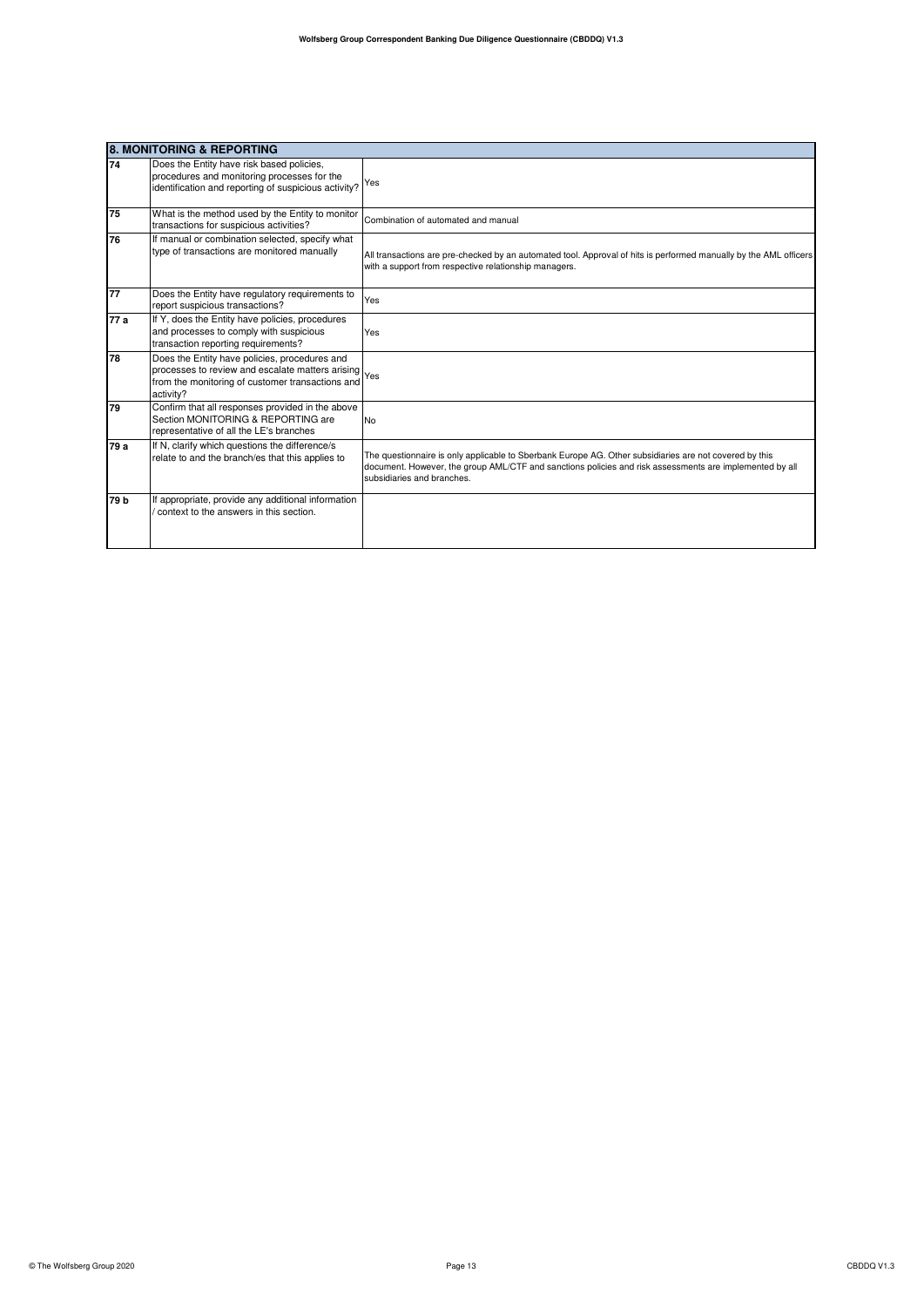|       | 9. PAYMENT TRANSPARENCY                                                                                                                         |                                                                                                                                                                                                                                                 |  |
|-------|-------------------------------------------------------------------------------------------------------------------------------------------------|-------------------------------------------------------------------------------------------------------------------------------------------------------------------------------------------------------------------------------------------------|--|
| 80    | Does the Entity adhere to the Wolfsberg Group                                                                                                   | Yes                                                                                                                                                                                                                                             |  |
|       | Payment Transparency Standards?                                                                                                                 |                                                                                                                                                                                                                                                 |  |
| 81    | Does the Entity have policies, procedures and<br>processes to [reasonably] comply with and have                                                 |                                                                                                                                                                                                                                                 |  |
|       | controls in place to ensure compliance with:                                                                                                    |                                                                                                                                                                                                                                                 |  |
|       | <b>FATF Recommendation 16</b>                                                                                                                   |                                                                                                                                                                                                                                                 |  |
| 81 a  |                                                                                                                                                 | Yes                                                                                                                                                                                                                                             |  |
| 81 b  | <b>Local Regulations</b>                                                                                                                        | Yes                                                                                                                                                                                                                                             |  |
| 81 b1 | Specify the regulation                                                                                                                          |                                                                                                                                                                                                                                                 |  |
|       |                                                                                                                                                 | FM-GwG, FMA circulars, ZaDiG etc.                                                                                                                                                                                                               |  |
| 81 c  | If N, explain                                                                                                                                   |                                                                                                                                                                                                                                                 |  |
| 82    | Does the Entity have processes in place to<br>respond to Request For Information (RFIs) from<br>other entities in a timely manner?              | Yes                                                                                                                                                                                                                                             |  |
| 83    | Does the Entity have controls to support the<br>inclusion of required and accurate originator<br>information in international payment messages? | Yes                                                                                                                                                                                                                                             |  |
| 84    | Does the Entity have controls to support the<br>inclusion of required beneficiary information<br>international payment messages?                | Yes                                                                                                                                                                                                                                             |  |
| 85    | Confirm that all responses provided in the above<br>Section PAYMENT TRANSPARENCY are<br>representative of all the LE's branches                 | No                                                                                                                                                                                                                                              |  |
| 85 a  | If N, clarify which questions the difference/s<br>relate to and the branch/es that this applies to.                                             | The questionnaire is only applicable to Sberbank Europe AG. Other subsidiaries are not covered by this<br>document. However, the group AML/CTF and sanctions policies and risk assessments are implemented by all<br>subsidiaries and branches. |  |
| 85 b  | If appropriate, provide any additional information<br>/ context to the answers in this section.                                                 |                                                                                                                                                                                                                                                 |  |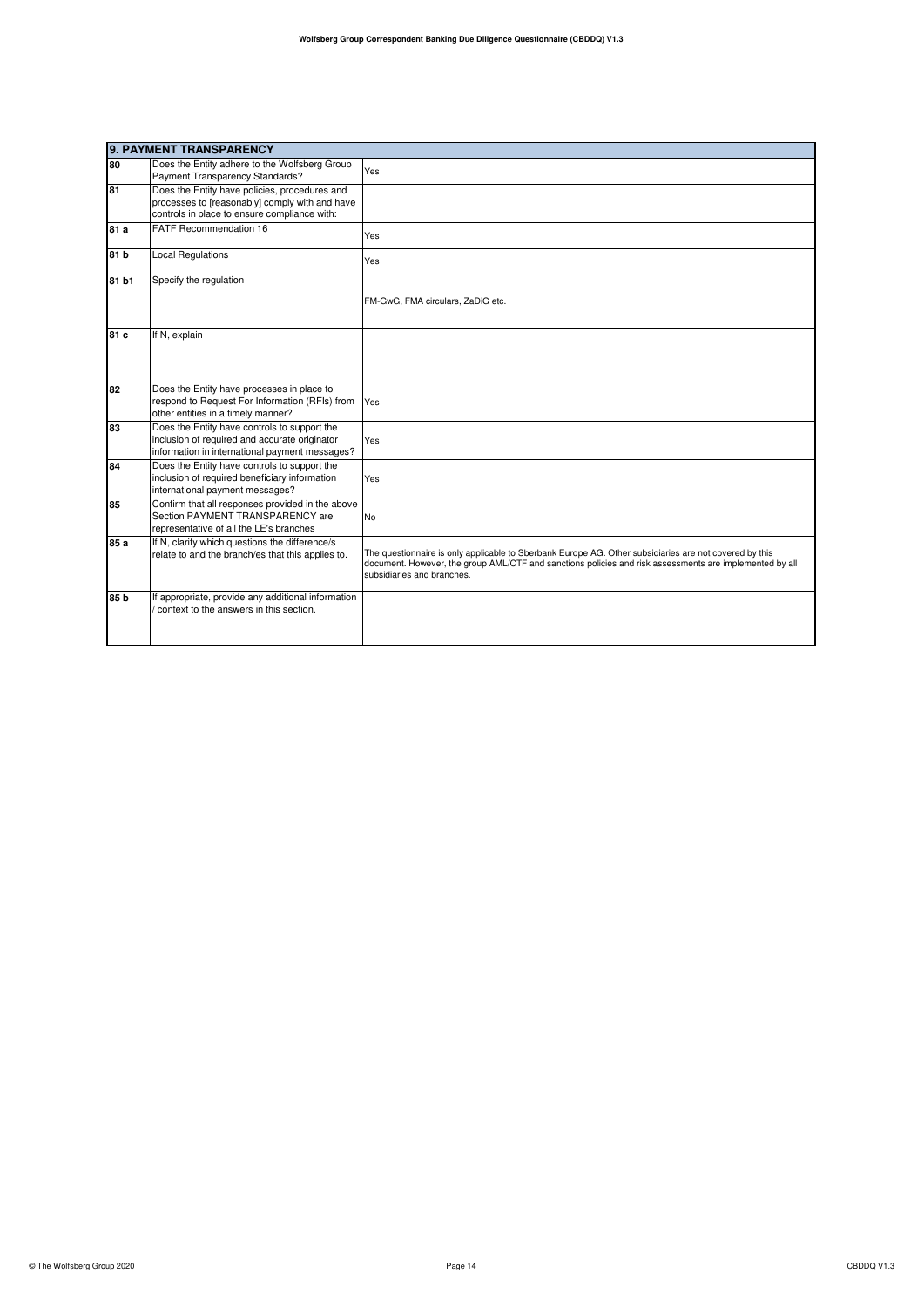|      | <b>10. SANCTIONS</b>                                                                                                                                                                                                                                                                                                                        |                                                                                                                                         |
|------|---------------------------------------------------------------------------------------------------------------------------------------------------------------------------------------------------------------------------------------------------------------------------------------------------------------------------------------------|-----------------------------------------------------------------------------------------------------------------------------------------|
| 86   | Does the Entity have a Sanctions Policy<br>approved by management regarding compliance<br>with sanctions law applicable to the Entity,<br>including with respect its business conducted<br>with, or through accounts held at foreign financial<br>institutions?                                                                             | Yes                                                                                                                                     |
| 87   | Does the Entity have policies, procedures, or<br>other controls reasonably designed to prevent<br>the use of another entity's accounts or services<br>in a manner causing the other entity to violate<br>sanctions prohibitions applicable to the other<br>entity (including prohibitions within the other<br>entity's local jurisdiction)? | Yes                                                                                                                                     |
| 88   | Does the Entity have policies, procedures or<br>other controls reasonably designed to prohibit<br>and/or detect actions taken to evade applicable<br>sanctions prohibitions, such as stripping, or the<br>resubmission and/or masking, of sanctions<br>relevant information in cross border<br>transactions?                                | Yes                                                                                                                                     |
| 89   | Does the Entity screen its customers, including<br>beneficial ownership information collected by the<br>Entity, during onboarding and regularly thereafter<br>against Sanctions Lists?                                                                                                                                                      | Yes                                                                                                                                     |
| 90   | What is the method used by the Entity?                                                                                                                                                                                                                                                                                                      | Combination of automated and manual                                                                                                     |
| 91   | Does the Entity screen all sanctions relevant<br>data, including at a minimum, entity and location<br>information, contained in cross border<br>transactions against Sanctions Lists?                                                                                                                                                       | Yes                                                                                                                                     |
| 92   | What is the method used by the Entity?                                                                                                                                                                                                                                                                                                      | Combination of automated and manual                                                                                                     |
| 93   | Select the Sanctions Lists used by the Entity in<br>its sanctions screening processes:                                                                                                                                                                                                                                                      |                                                                                                                                         |
| 93 a | <b>Consolidated United Nations Security Council</b><br>Sanctions List (UN)                                                                                                                                                                                                                                                                  | Used for screening customers and beneficial owners and for filtering transactional data                                                 |
| 93 b | United States Department of the Treasury's<br>Office of Foreign Assets Control (OFAC)                                                                                                                                                                                                                                                       | Used for screening customers and beneficial owners and for filtering transactional data                                                 |
| 93 c | Office of Financial Sanctions Implementation<br>HMT (OFSI)                                                                                                                                                                                                                                                                                  | Used for screening customers and beneficial owners and for filtering transactional data                                                 |
| 93 d | European Union Consolidated List (EU)                                                                                                                                                                                                                                                                                                       | Used for screening customers and beneficial owners and for filtering transactional data                                                 |
| 93 e | Lists maintained by other G7 member countries                                                                                                                                                                                                                                                                                               | Not used                                                                                                                                |
| 93f  | Other (specify)                                                                                                                                                                                                                                                                                                                             | Group deny list                                                                                                                         |
| 94   | Question removed                                                                                                                                                                                                                                                                                                                            |                                                                                                                                         |
| 95   | When regulatory authorities make updates to<br>their Sanctions list, how many business days<br>before the entity updates their active manual<br>and/or automated screening systems against:                                                                                                                                                 | All sanctions lists are automatically updated every day at 02:00 AM (CET), including holidays from the official<br>source of the lists. |
| 95 a | Customer Data                                                                                                                                                                                                                                                                                                                               | Same day to 2 business days                                                                                                             |
| 95 b | Transactions                                                                                                                                                                                                                                                                                                                                | Same day to 2 business days                                                                                                             |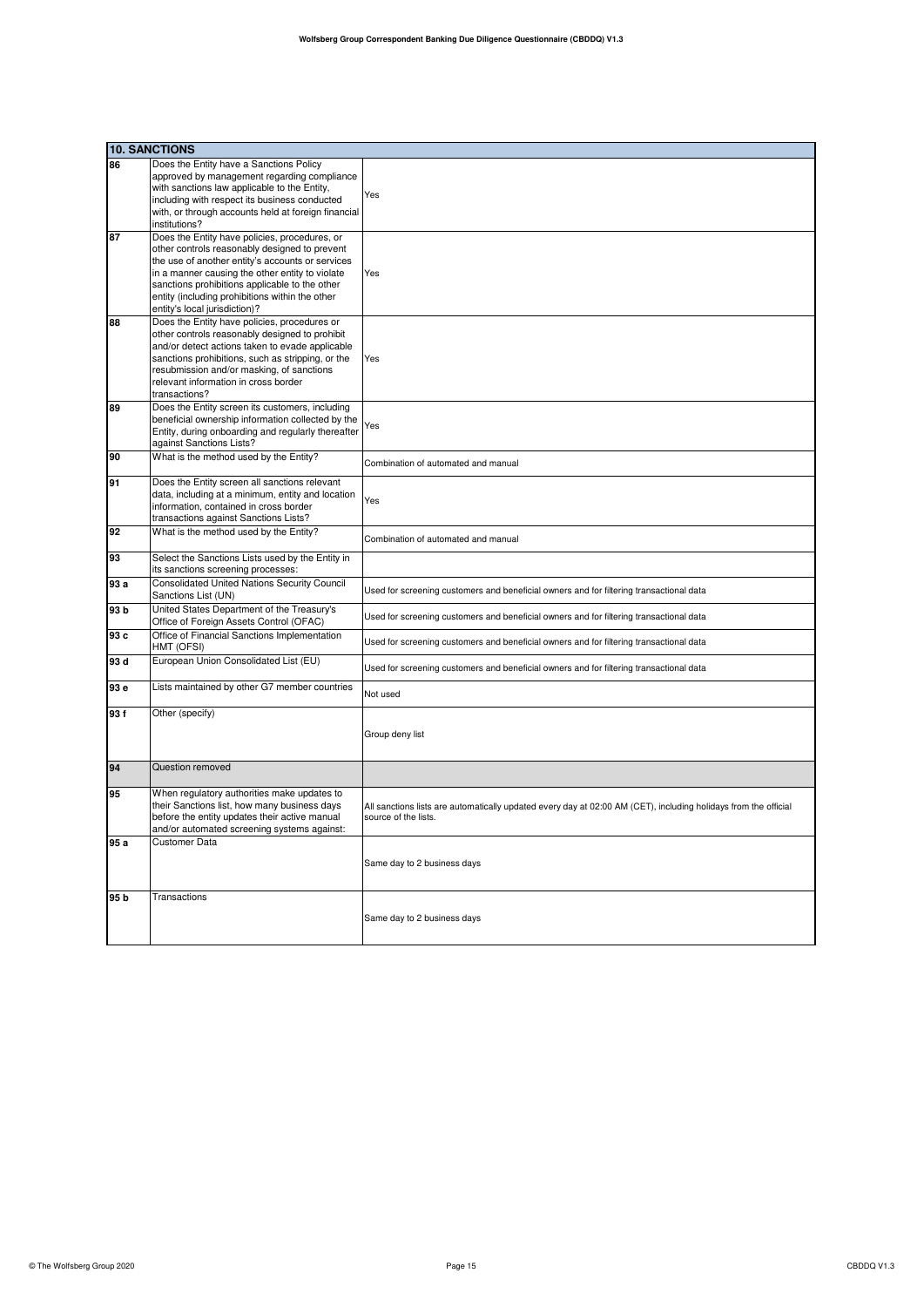| 196   | Does the Entity have a physical presence, e.g.,<br>branches, subsidiaries, or representative offices<br>located in countries/regions against which UN,<br>OFAC, OFSI, EU and G7 member countries<br>have enacted comprehensive jurisdiction-based<br>Sanctions? | <b>No</b>                                                                                                                                                                                                                                       |
|-------|-----------------------------------------------------------------------------------------------------------------------------------------------------------------------------------------------------------------------------------------------------------------|-------------------------------------------------------------------------------------------------------------------------------------------------------------------------------------------------------------------------------------------------|
| 197   | Confirm that all responses provided in the above<br>Section SANCTIONS are representative of all<br>the LE's branches                                                                                                                                            | <b>No</b>                                                                                                                                                                                                                                       |
| l97 a | If N, clarify which questions the difference/s<br>relate to and the branch/es that this applies to.                                                                                                                                                             | The questionnaire is only applicable to Sberbank Europe AG. Other subsidiaries are not covered by this<br>document. However, the group AML/CTF and sanctions policies and risk assessments are implemented by all<br>subsidiaries and branches. |
| 197 b | If appropriate, provide any additional information<br>context to the answers in this section.                                                                                                                                                                   |                                                                                                                                                                                                                                                 |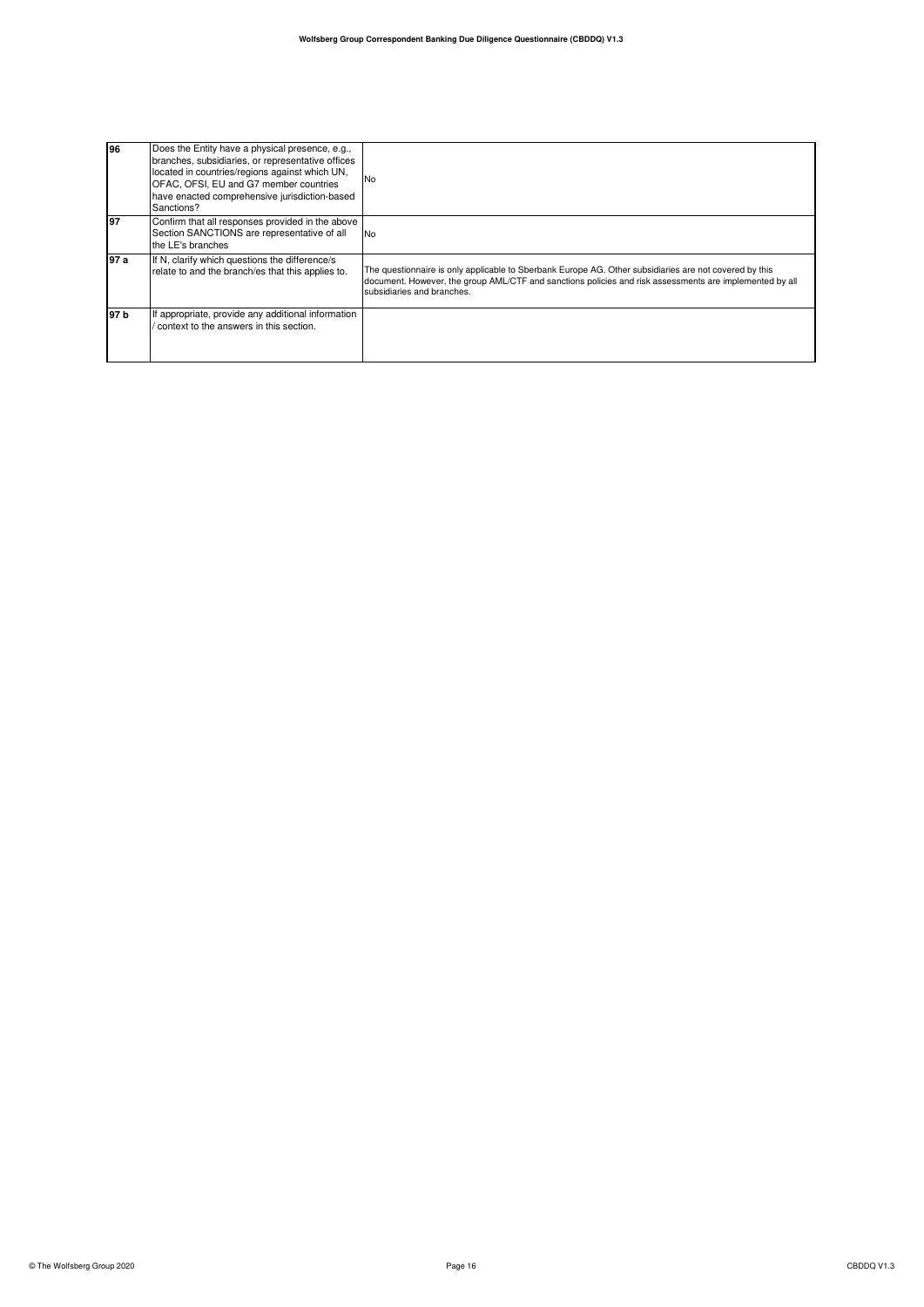|                 | 11. TRAINING & EDUCATION                                                                                                                                             |                                                                                                                                                                                                                            |  |
|-----------------|----------------------------------------------------------------------------------------------------------------------------------------------------------------------|----------------------------------------------------------------------------------------------------------------------------------------------------------------------------------------------------------------------------|--|
| 98              | Does the Entity provide mandatory training,<br>which includes:                                                                                                       |                                                                                                                                                                                                                            |  |
| 98 a            | Identification and reporting of transactions to<br>government authorities                                                                                            | Yes                                                                                                                                                                                                                        |  |
| 98 b            | Examples of different forms of money<br>laundering, terrorist financing and sanctions<br>violations relevant for the types of products and<br>services offered       | Yes                                                                                                                                                                                                                        |  |
| 98 c            | Internal policies for controlling money laundering,<br>terrorist financing and sanctions violations                                                                  | Yes                                                                                                                                                                                                                        |  |
| 98 d            | New issues that occur in the market, e.g.,<br>significant regulatory actions or new regulations                                                                      | Yes                                                                                                                                                                                                                        |  |
| 98 e            | <b>Conduct and Culture</b>                                                                                                                                           | Yes                                                                                                                                                                                                                        |  |
| 99              | Is the above mandatory training provided to:                                                                                                                         |                                                                                                                                                                                                                            |  |
| 99 a            | Board and Senior Committee Management                                                                                                                                | Yes                                                                                                                                                                                                                        |  |
| 99 <sub>b</sub> | 1st Line of Defence                                                                                                                                                  | Yes                                                                                                                                                                                                                        |  |
| 99 c            | 2nd Line of Defence                                                                                                                                                  | Yes                                                                                                                                                                                                                        |  |
| 99 d            | 3rd Line of Defence                                                                                                                                                  | Yes                                                                                                                                                                                                                        |  |
| 99 e            | 3rd parties to which specific FCC activities have<br>been outsourced                                                                                                 | Not Applicable                                                                                                                                                                                                             |  |
| 99 f            | Non-employed workers (contractors/consultants)                                                                                                                       | Not Applicable                                                                                                                                                                                                             |  |
| 100             | Does the Entity provide AML, CTF & Sanctions<br>training that is targeted to specific roles,<br>responsibilities and high risk products, services<br>and activities? | Yes                                                                                                                                                                                                                        |  |
| 101             | Does the Entity provide customised training for<br>AML, CTF and Sanctions staff?                                                                                     | Yes                                                                                                                                                                                                                        |  |
| 102             | Confirm that all responses provided in the above<br>Section TRAINING & EDUCATION are<br>representative of all the LE's branches                                      | No                                                                                                                                                                                                                         |  |
| 102 a           | If N, clarify which questions the difference/s<br>relate to and the branch/es that this applies to.                                                                  | The questionnaire is only applicable to Sberbank Europe AG. Other subsidiaries are not covered by this<br>document. However, the group AML/CTF and sanctions policies are implemented by all subsidiaries and<br>branches. |  |
| 102 b           | If appropriate, provide any additional information<br>context to the answers in this section.                                                                        |                                                                                                                                                                                                                            |  |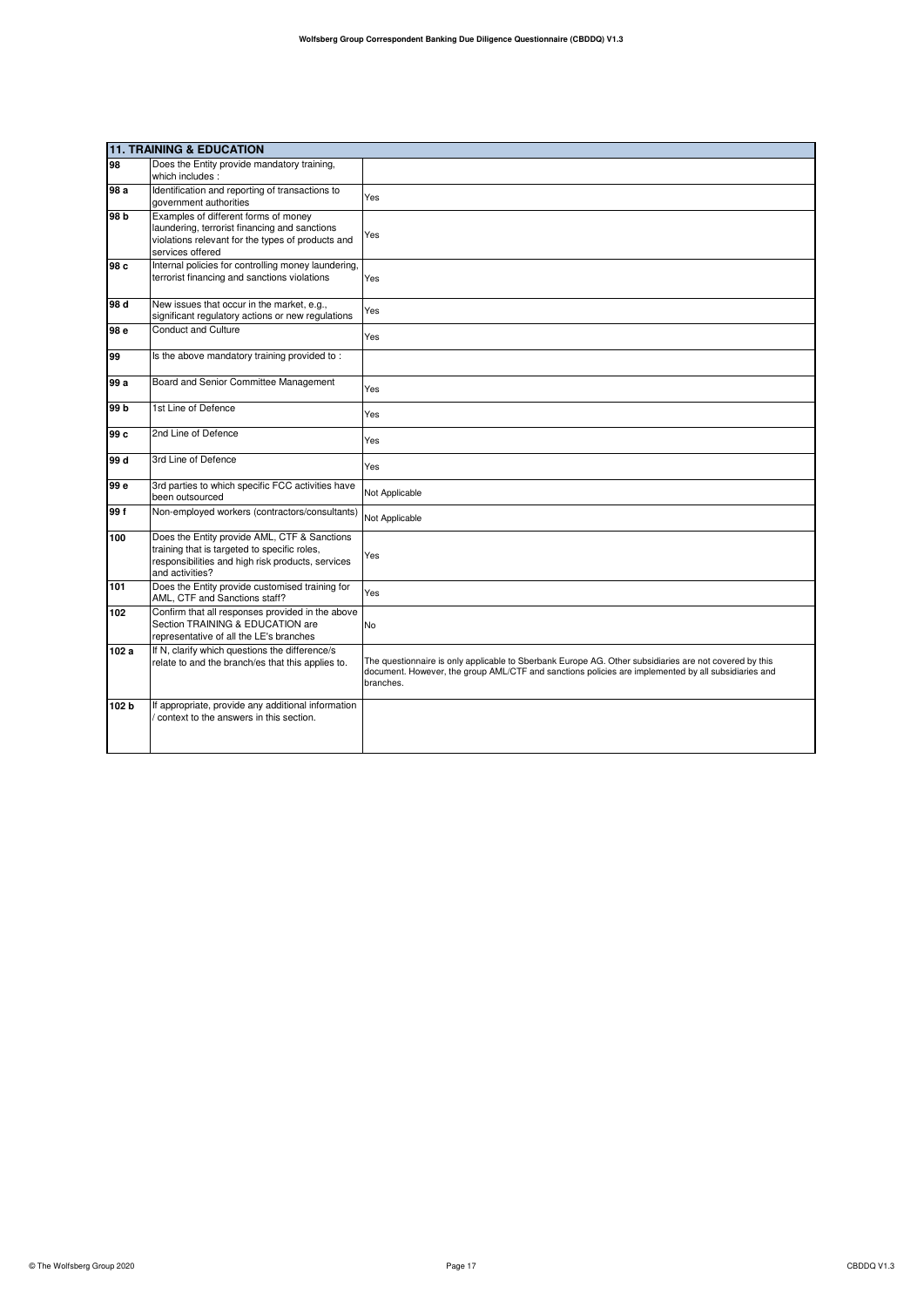| 12. QUALITY ASSURANCE /COMPLIANCE TESTING |                                                                                                                                                      |                                                                                                                                                                                                                            |
|-------------------------------------------|------------------------------------------------------------------------------------------------------------------------------------------------------|----------------------------------------------------------------------------------------------------------------------------------------------------------------------------------------------------------------------------|
| 103                                       | Are the Entity's KYC processes and documents<br>subject to quality assurance testing?                                                                | Yes                                                                                                                                                                                                                        |
| 104                                       | Does the Entity have a program wide risk based<br>Compliance Testing process (separate to the<br>independent Audit function)?                        | Yes                                                                                                                                                                                                                        |
| 105                                       | Confirm that all responses provided in the above<br>Section QUALITY ASSURANCE /<br>COMPLIANCE TESTING are representative of<br>all the LE's branches | No                                                                                                                                                                                                                         |
| 105 a                                     | If N, clarify which questions the difference/s<br>relate to and the branch/es that this applies to.                                                  | The questionnaire is only applicable to Sberbank Europe AG. Other subsidiaries are not covered by this<br>document. However, the group AML/CTF and sanctions policies are implemented by all subsidiaries and<br>branches. |
| 105 b                                     | If appropriate, provide any additional information<br>context to the answers in this section.                                                        |                                                                                                                                                                                                                            |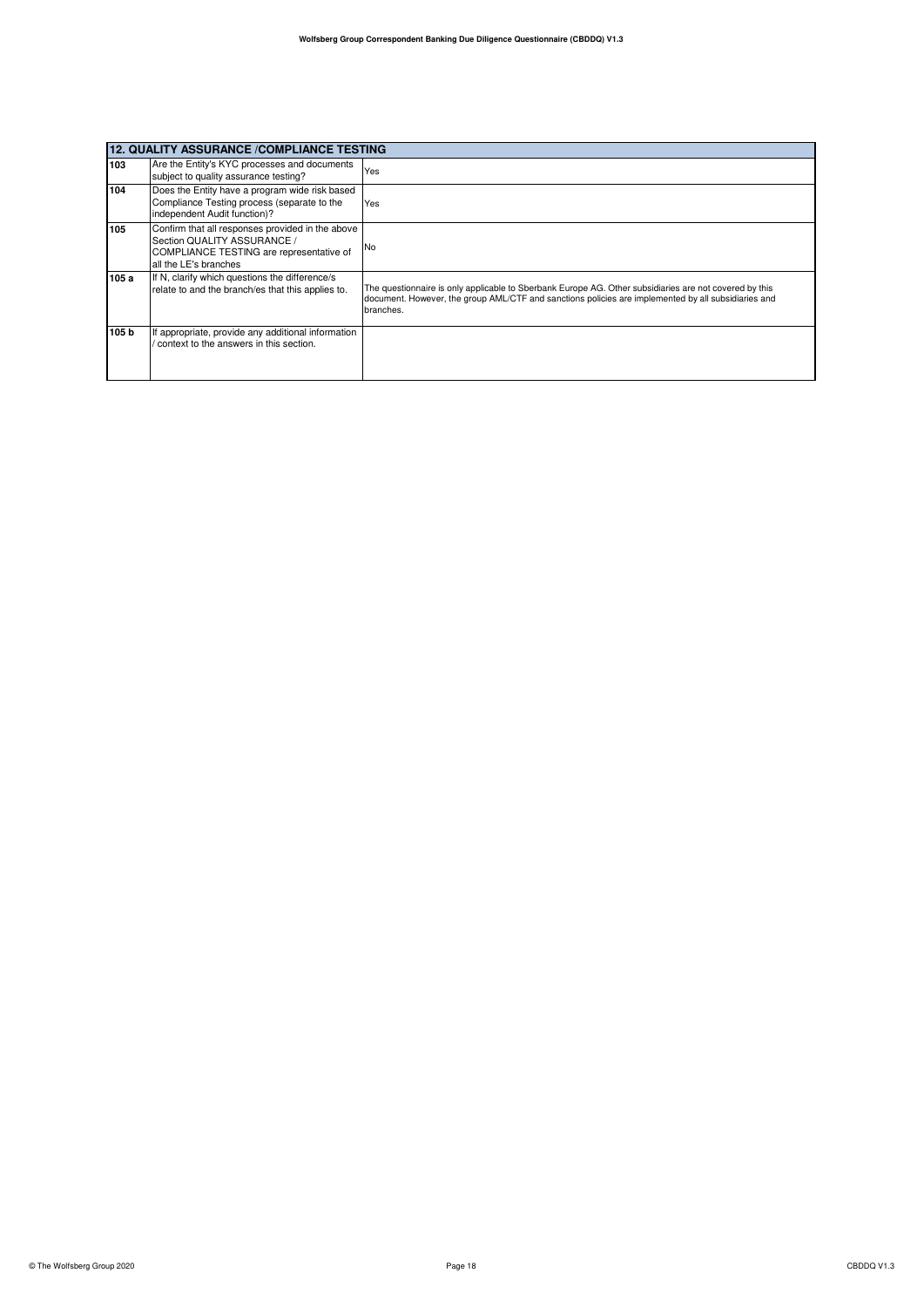|                  | 13. AUDIT                                                                                                                                                                                                                                                                              |                                                                                                                                                                                                                            |  |
|------------------|----------------------------------------------------------------------------------------------------------------------------------------------------------------------------------------------------------------------------------------------------------------------------------------|----------------------------------------------------------------------------------------------------------------------------------------------------------------------------------------------------------------------------|--|
| 106              | In addition to inspections by the government<br>supervisors/regulators, does the Entity have an<br>internal audit function, a testing function or other<br>independent third party, or both, that assesses<br>FCC AML, CTF and Sanctions policies and<br>practices on a regular basis? | Yes                                                                                                                                                                                                                        |  |
| 107              | How often is the Entity audited on its AML, CTF<br>& Sanctions programme by the following:                                                                                                                                                                                             |                                                                                                                                                                                                                            |  |
| 107 a            | Internal Audit Department                                                                                                                                                                                                                                                              | Yearly                                                                                                                                                                                                                     |  |
| 107b             | <b>External Third Party</b>                                                                                                                                                                                                                                                            | Yearly                                                                                                                                                                                                                     |  |
| 108              | Does the internal audit function or other<br>independent third party cover the following areas:                                                                                                                                                                                        |                                                                                                                                                                                                                            |  |
| 108 a            | AML, CTF & Sanctions policy and procedures                                                                                                                                                                                                                                             | Yes                                                                                                                                                                                                                        |  |
| 108 b            | KYC / CDD / EDD and underlying methodologies                                                                                                                                                                                                                                           | Yes                                                                                                                                                                                                                        |  |
| 108 c            | <b>Transaction Monitoring</b>                                                                                                                                                                                                                                                          | Yes                                                                                                                                                                                                                        |  |
| 108 d            | Transaction Screening including for sanctions                                                                                                                                                                                                                                          | Yes                                                                                                                                                                                                                        |  |
| 108 e            | Name Screening & List Management                                                                                                                                                                                                                                                       | Yes                                                                                                                                                                                                                        |  |
| 108f             | Training & Education                                                                                                                                                                                                                                                                   | Yes                                                                                                                                                                                                                        |  |
| 108 g            | Technology                                                                                                                                                                                                                                                                             | Yes                                                                                                                                                                                                                        |  |
| 108h             | Governance                                                                                                                                                                                                                                                                             | Yes                                                                                                                                                                                                                        |  |
| 108 i            | Reporting/Metrics & Management Information                                                                                                                                                                                                                                             | Yes                                                                                                                                                                                                                        |  |
| 108 ј            | <b>Suspicious Activity Filing</b>                                                                                                                                                                                                                                                      | Yes                                                                                                                                                                                                                        |  |
| 108 k            | Enterprise Wide Risk Assessment                                                                                                                                                                                                                                                        | Yes                                                                                                                                                                                                                        |  |
| 1081             | Other (specify)                                                                                                                                                                                                                                                                        |                                                                                                                                                                                                                            |  |
| 109              | Are adverse findings from internal & external<br>audit tracked to completion and assessed for<br>adequacy and completeness?                                                                                                                                                            | Yes                                                                                                                                                                                                                        |  |
| 110              | Confirm that all responses provided in the above<br>section, AUDIT are representative of all the LE's<br>branches                                                                                                                                                                      | <b>No</b>                                                                                                                                                                                                                  |  |
| 110 a            | If N, clarify which questions the difference/s<br>relate to and the branch/es that this applies to.                                                                                                                                                                                    | The questionnaire is only applicable to Sberbank Europe AG. Other subsidiaries are not covered by this<br>document. However, the group AML/CTF and sanctions policies are implemented by all subsidiaries and<br>branches. |  |
| 110 <sub>b</sub> | If appropriate, provide any additional information<br>context to the answers in this section.                                                                                                                                                                                          |                                                                                                                                                                                                                            |  |